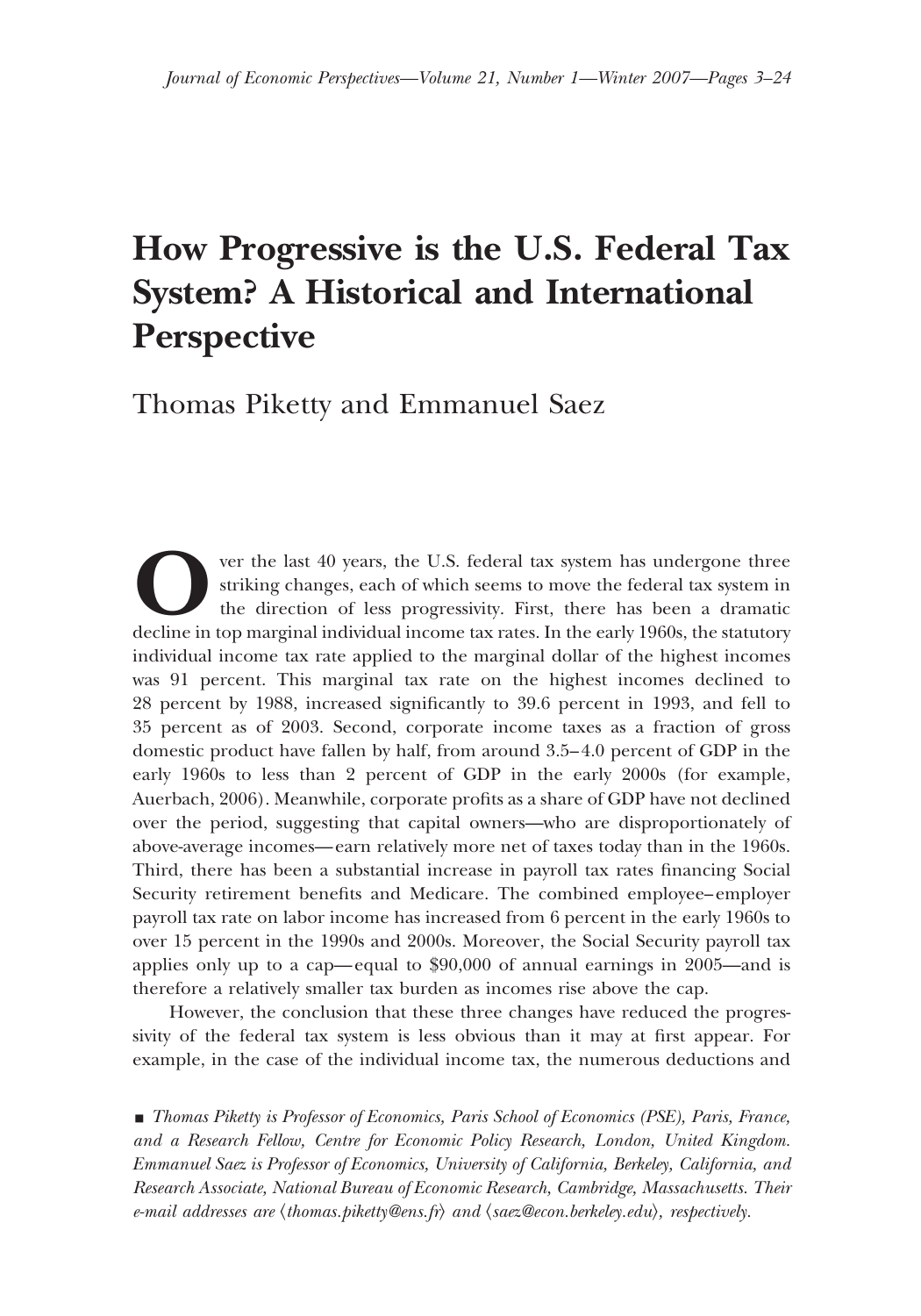exemptions mean that the tax rates listed in the tax tables might be a poor measure of the actual tax burden faced by each income group. In addition, some forms of income, such as capital gains, have traditionally faced lower tax rates; this benefits disproportionately high-income taxpayers. In the case of the corporate income tax, there are competing theories about who bears the burden of the tax: for example, does it reduce returns for stockholders or reduce the returns on other assets such as bonds or pensions of future retirees; is it paid by workers in the form or lower wages or is it paid by consumers in the form of higher prices?

We begin this paper by using the large public micro-file tax return data to estimate the current progressivity of the U.S. federal tax system, which essentially includes individual and corporate income taxes, estate taxes, and payroll taxes. We will lay out what we think are the most plausible and simple assumptions about the incidence of taxes based on previous work. We will then look at trends in the progressivity of the U.S. tax system from 1960 to the present. Throughout this discussion, we will pay particular attention to small groups at the top of the income distribution, who often represent a significant fraction of aggregate income and aggregate taxes paid, and who often face tax rules that have their main impact at the top of the income distribution.

Government agencies such as the Internal Revenue Service (IRS) and the Congressional Budget Office produce annual statistics on tax progressivity in the United States. Our approach differs from the IRS statistics (Parisi, 2004–05; Strudler, Petska, and Petska, 2005), because those statistics ignore other federal taxes such as the corporate income tax, the estate tax, or payroll taxes. Our approach differs from the Congressional Budget Office (2001) statistics because we focus primarily on top incomes while they focus primarily on income quintiles.1 Our approach also differs from classic comprehensive studies of tax progressivity like Pechman and Okner (1974), Pechman (1985), or Kasten, Sammartino, and Toder (1994), because our more basic method does not incorporate state and local taxes and we ignore government transfers. However, we provide progressivity results for over 40 years, while previous studies have focused on a few years at most. We will then contrast the U.S. results with the experience from other countries. Using a similar (if simplified) methodology, we will present progressivity results for the tax systems of France and the United Kingdom.

# **Current Federal Tax Progressivity in the United States**

The definition of a progressive tax system usually starts with the idea of a proportional tax, in which everyone pays the same share of income in taxes. From that baseline, a progressive tax is one in which the share of income paid in taxes rises with income, and a regressive tax is one in which the share of income paid in

<sup>&</sup>lt;sup>1</sup> The U.S. Department of the Treasury and the Joint Committee on Taxation also produce distributional analyses to evaluate tax reforms. Their distributional analyses are close to those of the Congressional Budget Office (2001).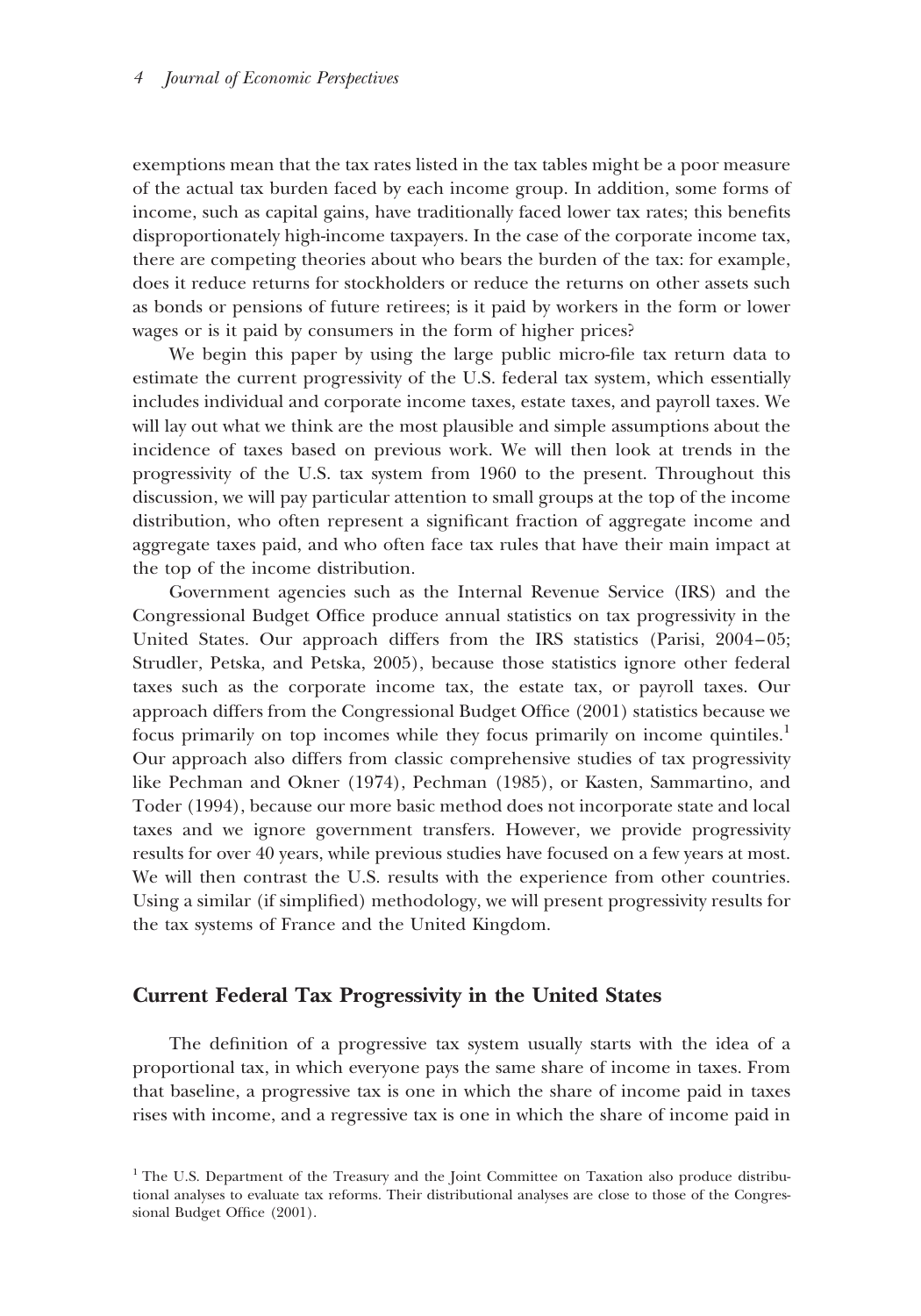taxes falls with income. Of course, real-world tax codes are complex and full of rules that have different effects across the income distribution. Thus, a more general definition is that a tax system can be defined as progressive if after-tax income is more equally distributed than before-tax income, and regressive if after-tax income is less equally distributed than before-tax income.

Inequality and tax progressivity have many facets and should be explored along different measures depending on the specific issue one wants to examine. For example, an analyst can look at the impact of taxes on the poverty rate or on a measure of inequality like the Gini coefficient. In this paper, we will focus on top income shares, specifically how the tax code affects the fraction of total income going to a given group in the income distribution, such as the top decile or top percentile.<sup>2</sup>

We begin with estimates of the progressivity of the U.S. tax code in 2004. We will use data on incomes for the year 2000, the most recent year for which detailed micro data on types of income is available; adjust for nominal and real growth to 2004 dollars; and then apply the tax code as it stood in 2004.

#### **Income Groups**

The first column of Table 1 displays the groups we are considering according to the percentile of income, ranging from the second quintile (percentile 20–40) to the top 0.01 percent (P99.99–100). We exclude the bottom quintile (P0–20) from the analysis because many low-income earners have zero market income and receive only government transfers such as Social Security or Disability Insurance income, and do not file income tax returns. Groups are based on "tax units." A tax unit is defined in the U.S. tax code as a married couple or a single person, with their dependents if the tax unit has any. The total number of tax units in 2004 is 144 million (Piketty and Saez, 2003, 2006). It is estimated from census data as the sum of all adults (aged 18 and above in the U.S. population) less all married women. In other words, this is the total number of tax units in the United States if every family had been required to file an individual tax return. In recent decades, about 90 to 95 percent of tax units file a tax return. Nonfilers have in general very low incomes and they owe little or no income tax.

The average income for each group of tax units is shown in the second column. Income is defined as all sources of *market* income reported on income tax returns. This includes wages and salaries (before employer and employee Social Security and Medicare payroll taxes are deducted); bonuses and exercised stockoptions; employer and private pensions; self-employment income; business income; dividends, interest, and rents; as well as realized capital gains.<sup>3</sup> We exclude all

<sup>2</sup> The after-tax income share is equal to before-tax income share times the ratio of one minus the tax rate for the given group to one minus the average tax rate across the full distribution. Or in algebraic terms: after-tax income share  $=$  before-tax income share  $\cdot (1 - \text{average tax rate for the group})/(1 - \text{average tax})$ rate economy-wide).

<sup>3</sup> Because realized capital gains are not an annual regular stream of income and tend to be realized by individuals in a lumpy way once every few years, we rank tax units based on income excluding realized capital gains when we define the income fractiles. We then add back realized capital gains to the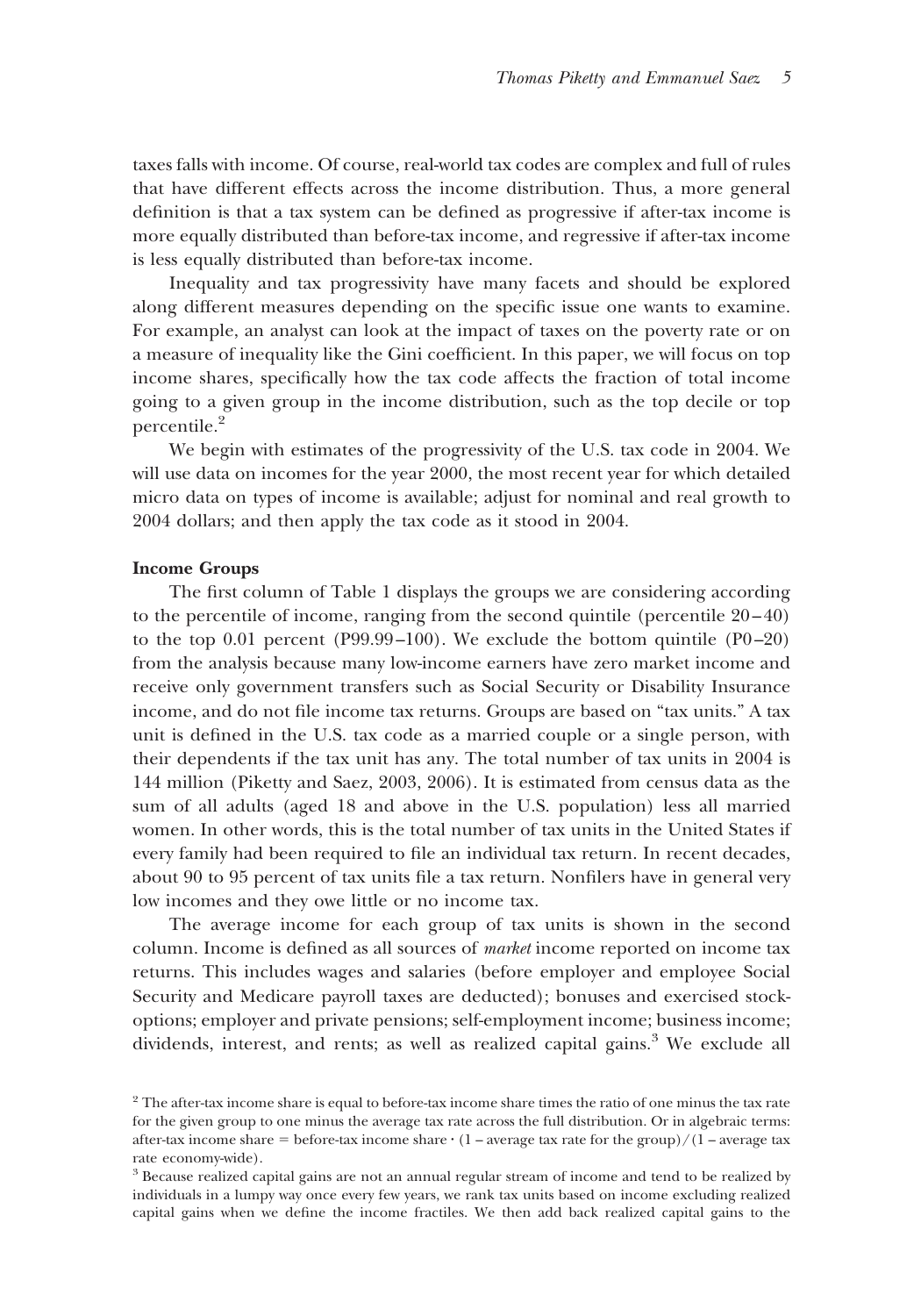#### *Table 1*

## **Income and Federal Tax Rate Statistics in 2004**

*(based on 2000 inflated incomes)*

|                      |                                         | Payroll<br>(Social    |                                  |                      |                               |                           | <i>Income shares</i>       |                             |
|----------------------|-----------------------------------------|-----------------------|----------------------------------|----------------------|-------------------------------|---------------------------|----------------------------|-----------------------------|
| <i>Income groups</i> | Average<br>income<br>$(\text{pre-tax})$ | Federal<br>individual | $Security +$<br>Medicare)<br>tax | Federal<br>corporate | Federal<br>estate<br>and gift | Total<br>federal<br>taxes | Pre-tax<br>income<br>share | Post-tax<br>income<br>share |
| Full population      |                                         |                       |                                  |                      |                               |                           |                            |                             |
| $(144$ million       |                                         |                       |                                  |                      |                               |                           |                            |                             |
| tax units)           | \$52,110                                | 11.5                  | 9.3                              | 2.3                  | 0.4                           | 23.4                      | 100.0                      | 100.0                       |
| $P20 - 40$           | \$15,897                                | $-3.2$                | 10.6                             | 2.0                  | 0.0                           | 9.4                       | 6.1                        | 7.2                         |
| $P40 - 60$           | \$29,870                                | 3.2                   | 11.2                             | 1.7                  | 0.0                           | 16.1                      | 11.5                       | 12.6                        |
| P60-80               | \$52,137                                | 7.3                   | 11.6                             | 1.6                  | 0.0                           | 20.5                      | 20.0                       | 20.8                        |
| P80-90               | \$83,012                                | 9.2                   | 11.9                             | 1.6                  | 0.0                           | 22.7                      | 15.9                       | 16.1                        |
| P90-95               | \$117,709                               | 11.6                  | 11.5                             | 1.8                  | 0.0                           | 24.9                      | 11.3                       | 11.1                        |
| P95-99               | \$199,033                               | 16.4                  | 8.1                              | 2.5                  | 0.1                           | 27.2                      | 15.3                       | 14.5                        |
| P99-99.5             | \$428,690                               | 21.4                  | 4.6                              | 3.7                  | 1.6                           | 31.3                      | 4.1                        | 3.7                         |
| P99.5-99.9           | \$863,607                               | 23.8                  | 3.0                              | 4.3                  | 1.9                           | 33.0                      | 6.6                        | 5.8                         |
| P99.9-99.99          | \$3,158,720                             | 25.1                  | 1.6                              | 4.9                  | 2.4                           | 34.1                      | 5.5                        | 4.7                         |
| P99.99-100           | \$18,113,612                            | 26.2                  | 1.4                              | 4.6                  | 2.5                           | 34.7                      | 3.5                        | 3.0                         |

*Sources:* Computations are based on income tax return statistics and NBER TAXSIM calculator.

*Notes:* Computations are based on incomes from 2000 adjusted for growth and using 2004 tax law. Families are ranked based on market income excluding realized capital gains and imputed payroll and corporate taxes. P20–40 denotes families between percentile 20th and percentile 40th of the income distribution (second quintile), etc. Average income includes realized capital gains and imputed payroll and corporate taxes. Tax rates are estimated relative to income including realized capital gains and imputed payroll and corporate taxes. Payroll tax includes employee and employer Social Security and Medicare taxes (excludes payroll taxes for unemployment and workers compensation).

government transfers such as Social Security retirement and disability benefits; government-provided health benefits (Medicare and Medicaid); unemployment and workers compensation; and all cash and in-kind welfare programs. Our admittedly simple approach sidesteps a number of issues about how to measure income appropriately: for example, our income measure does not include the value of imputed rent for homeowners and does not exclude interest payments on debts such as mortgages or consumer credit. Our income measure also excludes nontaxable benefits such as employer-provided health care. At the end of this section, we offer some further discussion of conceptual issues that can arise in measuring income. We use the large, publicly available micro dataset of individual tax returns

incomes of each of those income groups. (We use the same definition for one set of the top income share series in Piketty and Saez, 2003.) Ranking individuals based on income including capital gains would make the individual income tax look less progressive as capital gains have generally received a favorable treatment.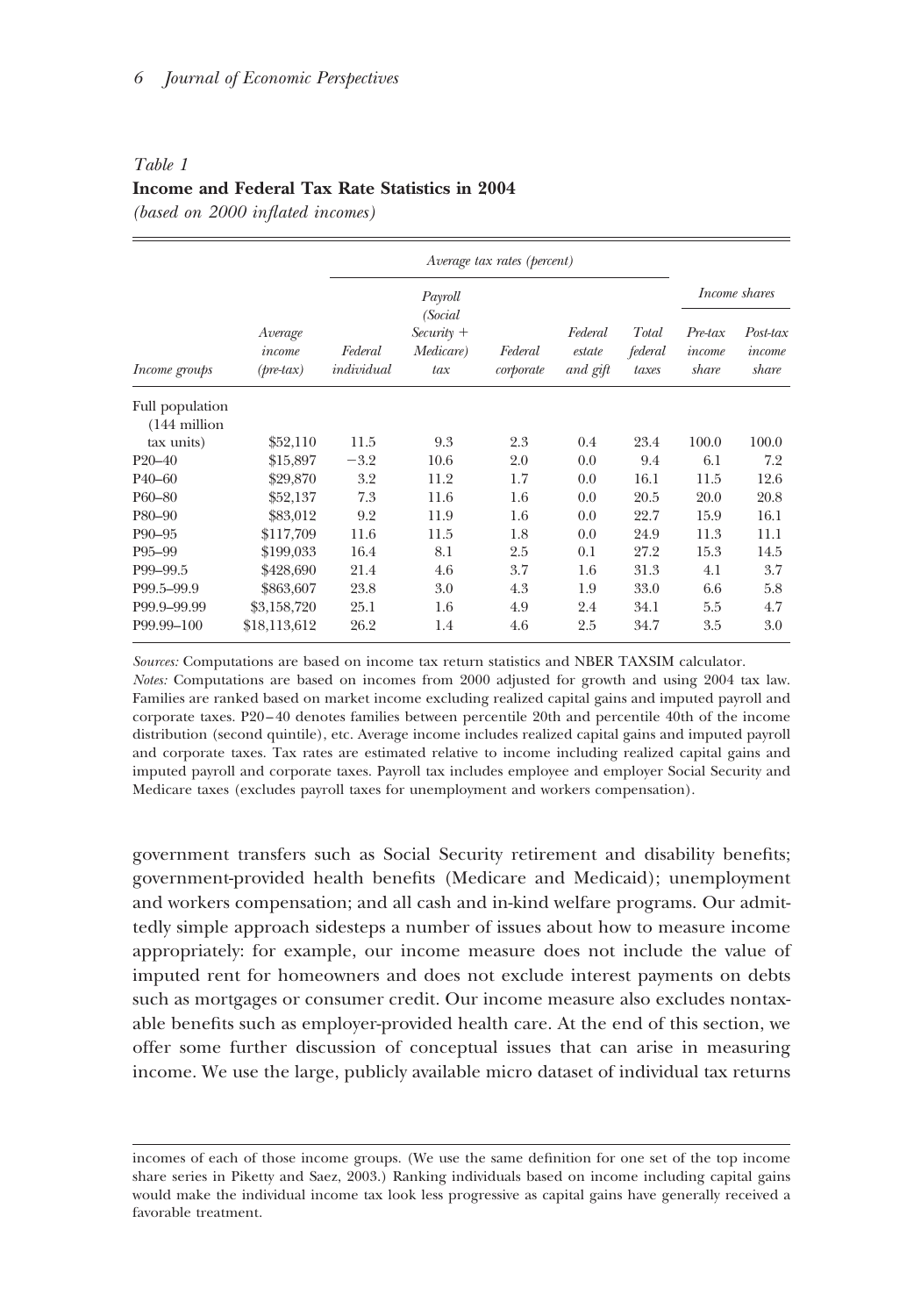produced by the IRS, available most years from 1960 to 2001, to estimate individual income and construct our various income fractiles.<sup>4</sup>

#### **Taxes, Tax Rates, and Tax Incidence**

We consider four federal taxes: the individual income tax; the corporate income tax; the estate (and gift) tax; and the payroll tax financing disability, retirement, and health benefits for the elderly. Those four federal taxes represent over 90 percent of all federal taxes. The remaining federal taxes are primarily excise taxes like those on gasoline, alcohol, and tobacco, and various other small taxes such as stamp duties.

The federal individual income tax is the largest tax, typically collecting 7–10 percent of GDP in most years since the 1960s. Individual income taxes declined sharply from 2000 to 2004 following the tax cuts of the Bush administration, falling from 10.3 percent of GDP in 2000 to 7.0 percent of GDP in 2004. The payroll tax financing Social Security and Medicare has increased significantly, climbing from about 2 percent of GDP in the 1960s to 6.4 percent of GDP by 2004. The corporate income tax has shrunk dramatically: it was typically 3.5–4.0 percent of GDP in the 1960s, but had fallen to 1.6 percent of GDP by 2004. The estate and gift tax has always been very small relative to the other taxes, although it is important for distributional analysis because it disproportionately affects those with higher incomes. The estate tax collected about 0.6 percent of GDP in the 1960s, and 0.25 percent of GDP in 2004.

Columns 3–6 of Table 1 display the average (not the marginal) tax rate for each of the four federal taxes we are considering; that is, what share of income for that group was collected by that tax in 2004. Column 7 displays the sum of the average tax rates of all four taxes combined.

We use the TAXSIM calculator developed at the National Bureau of Economic Research (Feenberg and Coutts, 1993) to compute federal individual income taxes.

Payroll taxes are by definition paid based on wages and salaries and shared between employers and employees. The distinction is in principle irrelevant. We assume that both the employer and employee payroll tax is paid by the wage earner, so that for most employees in recent years, the federal payroll tax rate is 15.3 percent (and not 7.65 percent).

We will assume that the corporate income tax falls entirely on capital income and that all financial assets (and not only corporate stock) bear the tax equally. Auerbach (2006) summarizes the literature on the incidence of the corporate income tax and points out that there is still considerable uncertainty on the question because of the inherent difficulty in measuring empirically the economywide incidence of the corporate tax. Our assumption that the corporate income tax falls on capital income in general can be seen as a middle-ground assumption

<sup>&</sup>lt;sup>4</sup> An appendix to this article at the website  $\langle$ http://www.e-jep.org) provides additional details on sources and methodology for income and tax-rate statistics for the United States from 1960 to 2004. Full details on our estimation methodology, as well as a comparison with estimates from previous contributions, are reported in Piketty and Saez (2006).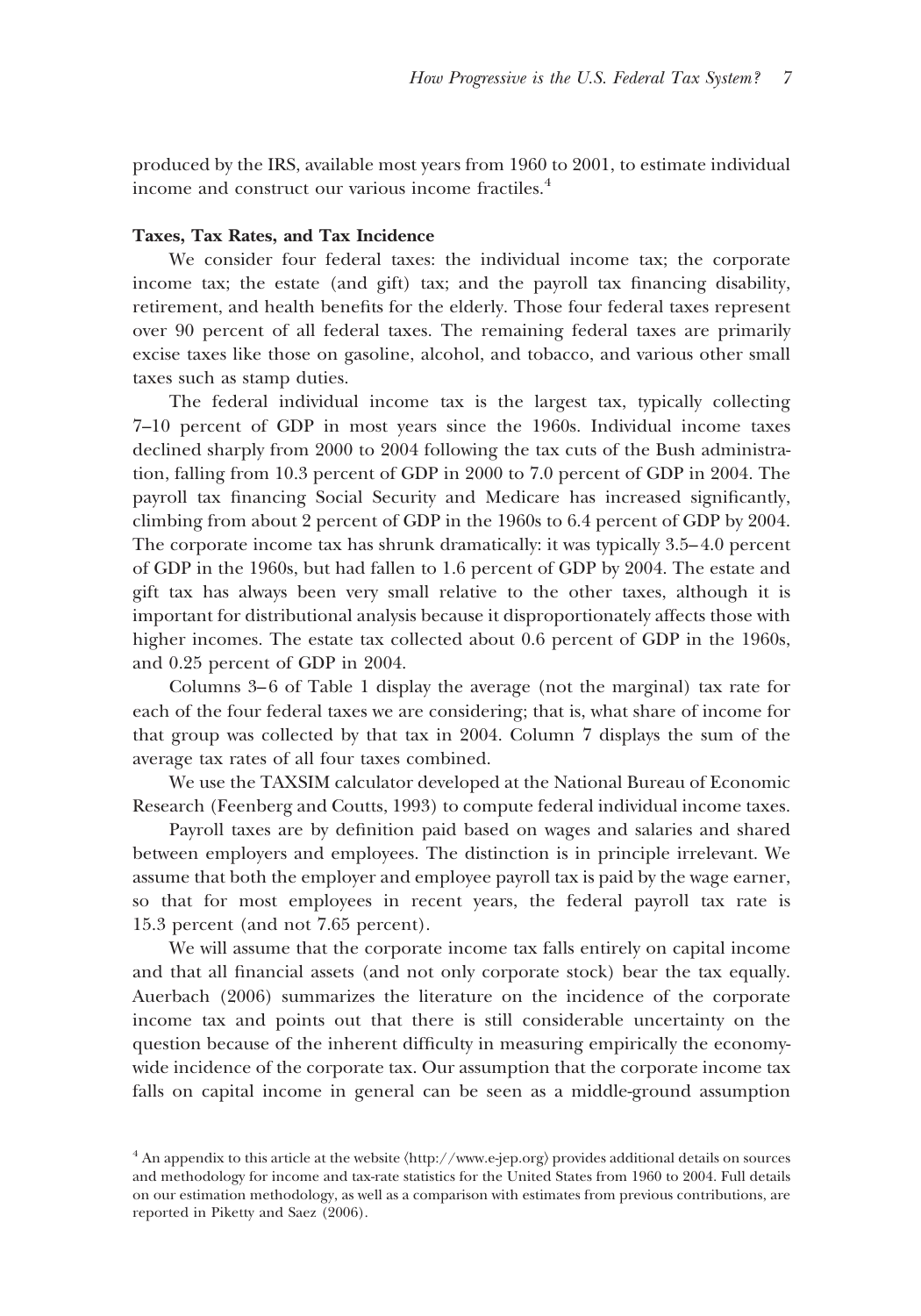between two scenarios. In one scenario, the corporate income tax falls solely on shareholders. Because corporate stock ownership is more concentrated than wealth ownership in general, the corporate income tax would look more progressive under this scenario. In the other scenario, the corporate tax is shifted onto labor income, either in the form of reduced wages or increased commodity prices. Because capital income is more concentrated than labor income, the corporate income tax would look less progressive under this scenario.<sup>5</sup>

The federal estate tax is paid based on total net worth of the decedents after various exemptions such as spousal bequests and charitable donations. Only net estates larger than \$1.5 million in 2004 are liable for the estate tax. As a result, only about 1 percent of all adult decedents are liable for the estate tax in 2004. We use IRS published tabulations reporting the number of estates and estate taxes paid by size of estate to estimate the amount of taxes paid by each fractile of decedents (relative to the total number of adult deaths). We then assume that those taxes are borne by the corresponding fractile of tax units. This basic method is valid to the extent that ranking by income is relatively close to ranking by wealth at the top of the distribution.

## **How Taxes Affect the Income Distribution**

The eighth column of Table 1 displays the share of pre-tax income for each group. The final column displays the share of post-tax income for each group. These statistics illustrate several themes. First, the federal tax system as a whole was progressive in 2004. The post-tax share of income is higher than the pre-tax share of income for those income groups that are lower in the income distribution; conversely, the post-tax share of income is lower than the pre-tax share of income for the groups highest in the income distribution, above the  $90<sup>th</sup>$  percentile. Second, the statistics show that, even though the very top groups are very small in terms of number of families, they represent a large share of income earned, and an even larger share of total taxes paid. For example, the upper 1 percent of the income distribution earned 19.6 percent of total income before tax, and paid 41 percent of the individual federal income tax and 28 percent of all federal taxes.

### **Some Caveats**

The calculations presented in Table 1 sidestep or ignore a number of issues. We mention seven of those issues here.

First, government transfers, such as welfare programs, accrue disproportionately to the bottom of the income distribution and also reduce inequality in disposable income. Conceptually, transfers should be included (as a negative) in the tax rates to estimate the full redistribution carried out by the government through taxes and transfers. However, as our focus in this paper will primarily be on the top of the income distribution, and since transfers represent a very small

<sup>&</sup>lt;sup>5</sup> The increased openness of the U.S. economy might have shifted the corporate tax more toward labor income, which would accentuate the trends we document here.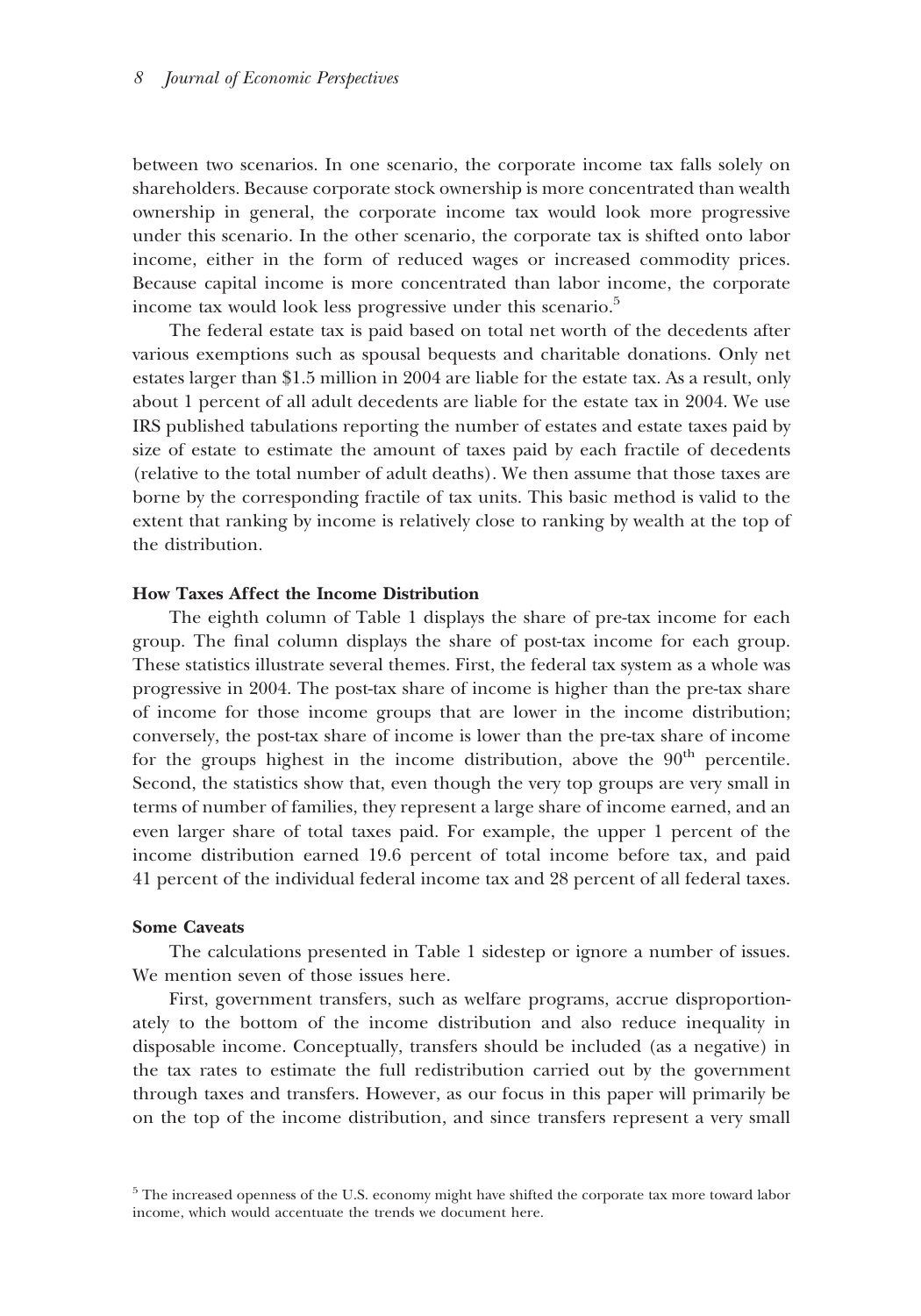fraction of middle- and high-income earners incomes, ignoring transfers has little effect on our results.

Second and related, there is an argument that the payroll taxes that finance Social Security benefits should not be treated as a pure tax because Social Security benefits depend on payroll taxes paid. In principle, one would want to subtract the value of future Social Security benefits from payroll taxes paid on an individual basis and consider only the pure tax component of the tax. For simplicity, we count the entire payroll tax financing Social Security as a tax. Social Security benefits are overall progressive; that is, the progressive benefits formula more than compensates for the lower life expectancy of lower-income groups (Liebman, 2002). Hence, taking into account Social Security benefits would make the Social Security payroll tax look less regressive but would not much affect top-income groups. Medicare benefits are independent of payroll tax contributions, and hence the Medicare payroll tax is a pure tax.

Third, we focus on annual incomes, which are not a perfect measure of permanent income over the course of a lifetime. Several studies have shown that, because of year-to-year transitory fluctuations in income, progressive individual income taxes appear less progressive from a lifetime perspective than from an annual perspective (for example, Fullerton and Rogers, 1993). However, there is also substantial evidence that consumption tracks income closely, either because households face borrowing constraints or because they do not plan according to the classic intertemporal utility model (Akerlof, 2005). Thus, the best measure of economic affluence is probably in between the extreme cases of the annual perspective and the lifetime perspective. Measuring lifetime income requires longitudinal data, but there are no publicly available longitudinal data that do a good job with the very top of the U.S. income distribution. In this paper, we focus solely on the annual perspective. Kopczuk, Saez, and Song (2006) show that mobility has been quite stable within top wage income groups since the 1950s, which suggests that taking a longer-term perspective for measuring income would probably not bias the *trend* of declining progressivity that we document here.

Fourth, our analysis ignores behavioral responses to taxation such as tax avoidance or reduction in labor supply or savings due to taxation. Those behavioral responses create an excess burden on taxpayers over and above the taxes paid; Fullerton and Rogers (1993) build a general equilibrium model where they estimate total tax burdens, including excess burdens. However, economists have substantial disagreement on the size of behavioral responses to taxation, and so considering the basic case with no behavioral response is a useful starting place.

Fifth, we ignore untaxed income, which is especially important in the case of in-kind employer benefits such as health care insurance and the imputed rent of homeowners.<sup>6</sup> Health benefits and pensions accrue disproportionately (relative to

<sup>6</sup> Similarly, our income measure excludes contributions to employer pensions (either defined benefits or defined contribution pensions), but we do include employer pensions when they are received. Thus, our pension income measure, like our measure of capital gains, can be viewed as based on realization rather than accrual.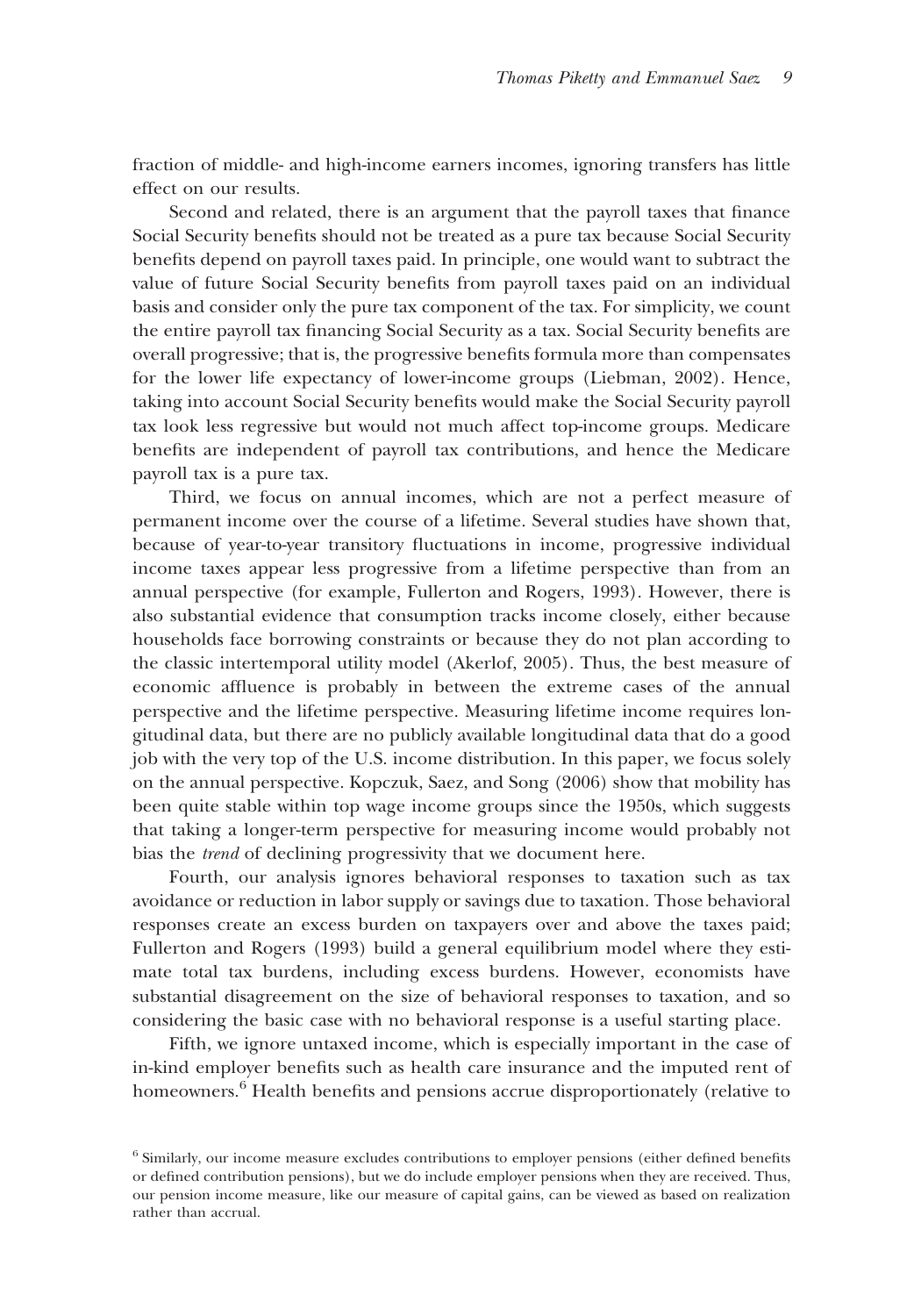income) to the middle and upper middle class and would reduce estimated average tax rates for those groups. However, this would probably not much affect the time series analysis for top groups.

Sixth, a number of issues arise in thinking about the treatment of capital gains. In our approach, capital gains serve as a way of counting corporate income. After all, retained earnings are reflected in the stock prices and will be part of our income definition when capital gains are realized on those stocks. In the long-run and in the aggregate, realized capital gains on corporate stock reported on individual tax returns are of comparable magnitude to retained earnings from corporations estimated in national accounts. Realized capital gains (or equivalently retained earnings) are net of corporate income taxes. Because we include corporate income taxes in the analysis, we add back corporate income taxes to income (Feldstein, 1988). There are also issues regarding what portion of capital gains should be counted as income, and when it should be counted. In principle, capital gains should be counted as income when they accrue rather than when they are realized. However, our income measure includes only realized capital mainly because unrealized gains are difficult to observe.<sup>7</sup> Also, there is an argument in principle for adjusting capital income for inflation and only counting real gains as income, both in the case of capital gains and in the case of interest income (Feldstein, 1988). We do not attempt such a correction here.

Finally, we ignore state and local taxes in this study. Federal taxes represent about two-thirds of all U.S. taxes, and the remaining third are state and local taxes. State and local taxes in the United States are primarily of three types. First, state income taxes (individual and corporate) tend to be progressive and are about 25 percent of state and local tax revenues on average.8 Second, property income taxes, primarily on residential real estate, are about 30 percent of state and local tax revenue. Property taxes are progressive if incidence falls primarily on property owners, but become regressive if they are shifted onto rents. Third, sales and excise taxes, which are regressive as lower-income families spend a larger fraction of their income on taxed consumption goods, are about 35 percent of state revenue. Overall, state and local taxes are believed to be somewhat regressive but this depends on the assumed incidence of the property tax. If the property tax is assumed to fall on owners of capital, then overall, Pechman (1985) shows that state and local taxes are very close to being proportional to income across income groups. In that case, ignoring state and local states would be of no consequence when assessing overall tax progressivity.

<sup>7</sup> Capital gains are never realized on individual tax returns if the assets are transferred at death or through intervivos gifts. Poterba and Weisbenner (2001) estimate that, in 1998, such capital gains on transferred assets represent about 35 percent of the value of gross estates reported on estate tax returns. The fraction of never-realized gains passed at death for financial assets is small relative to realized capital gains reported on individual tax returns and is ignored in this study.

<sup>8</sup> State income taxes can be deducted as an itemized deduction from income for federal income tax purposes. As we do not include state taxes in our analysis, we have also not deducted state taxes in our individual income tax TAXSIM computations.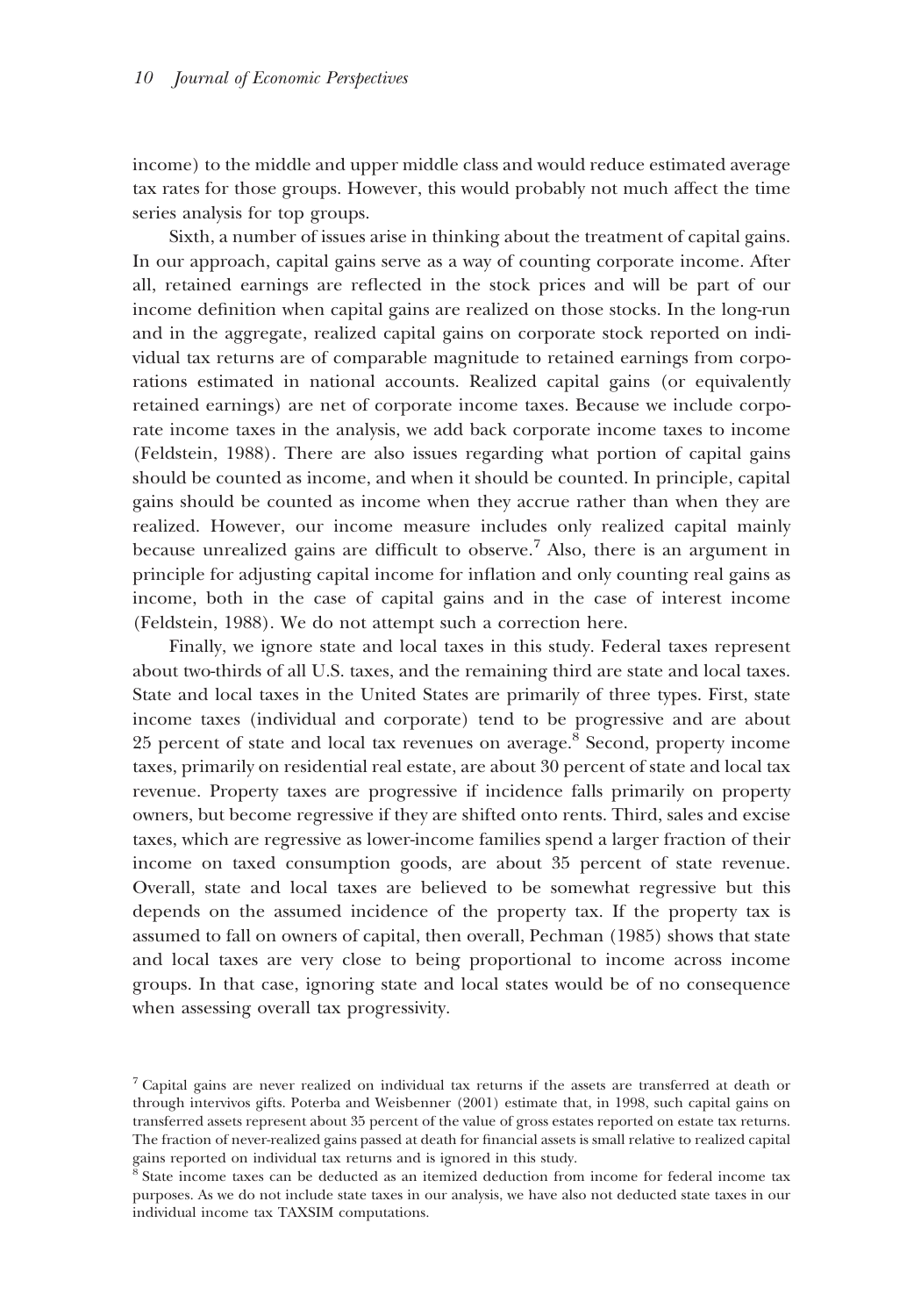## **U.S Trends in Federal Tax Progressivity**

To examine the evolution of U.S. federal tax progressivity over time, it is necessary to look at the patterns of how the tax code has evolved over time and how sources and size of income—especially for the very top of the income distribution—have evolved over time.

## **Federal Tax Rates Over Time**

Figure 1 displays the average federal tax rate paid in 1960 and 2004 for various groups along the income distribution. Again, as in Table 1, because the latest IRS micro data is only available until year 2001 (before most of the recent tax cuts took place), we report tax rates based on 2004 tax law, applied to incomes reported in 2000 and adjusted for nominal and real growth.

The federal tax system is clearly progressive. In 2004, the average tax rate increases smoothly with income from less than 10 percent in the second quintile (P20–40) to around 35 percent at the very top. In that year, the average tax rate increases only modestly from 30 percent in the bottom half of the top percentile (P99–99.5) to 35 percent at the very top (P99.99–100), suggesting that the current federal tax system is relatively close to a flat tax rate within the top 1 percent (incomes above around \$300,000 in 2004).

The figure also shows how the total federal tax rate is decomposed into individual income tax, payroll tax, corporate income tax, and estate tax average rates. The individual income tax is the main component driving progressivity in 2004. The average individual tax rate is actually negative at the bottom of the income distribution (primarily because of the refundable Earned Income Tax Credit) and increases to an average rate of over 25 percent at the very top. The progressivity of the federal income tax is due to the increasing structure of marginal tax rates coupled with exemptions and credits, which benefit lower incomes disproportionately. The average tax rate, however, remains substantially below the top marginal tax rate of 35 percent even at the very top, because of lower tax rates on long-term capital gains and dividends (a 15 percent maximum rate) and, to a lesser extent, deductions for mortgage interest payments and charitable contributions.

The corporate income tax and the estate tax are also progressive in 2004—they increase from a combined average rate of less than 2 percent at the bottom of the income distribution to about 7 percent at the very top—but are small relative to the individual income tax. Those two taxes are progressive because capital income is concentrated at the top of the income distribution. The estate tax also has a very progressive structure coupled with very large exemptions, so that less than 1 percent of adults who die are liable to pay any estate tax. Finally, the payroll tax is regressive, involving an average tax rate of about 11 percent of total income below the top decile and declining to about 1 percent at the very top. This result is due to the cap in the Social Security payroll tax (above \$87,900 in 2004) and the fact that labor income is a smaller fraction of total income at the top than in the middle of the distribution.

The contrast between the progressivity of federal taxes in 2004 and in 1960 is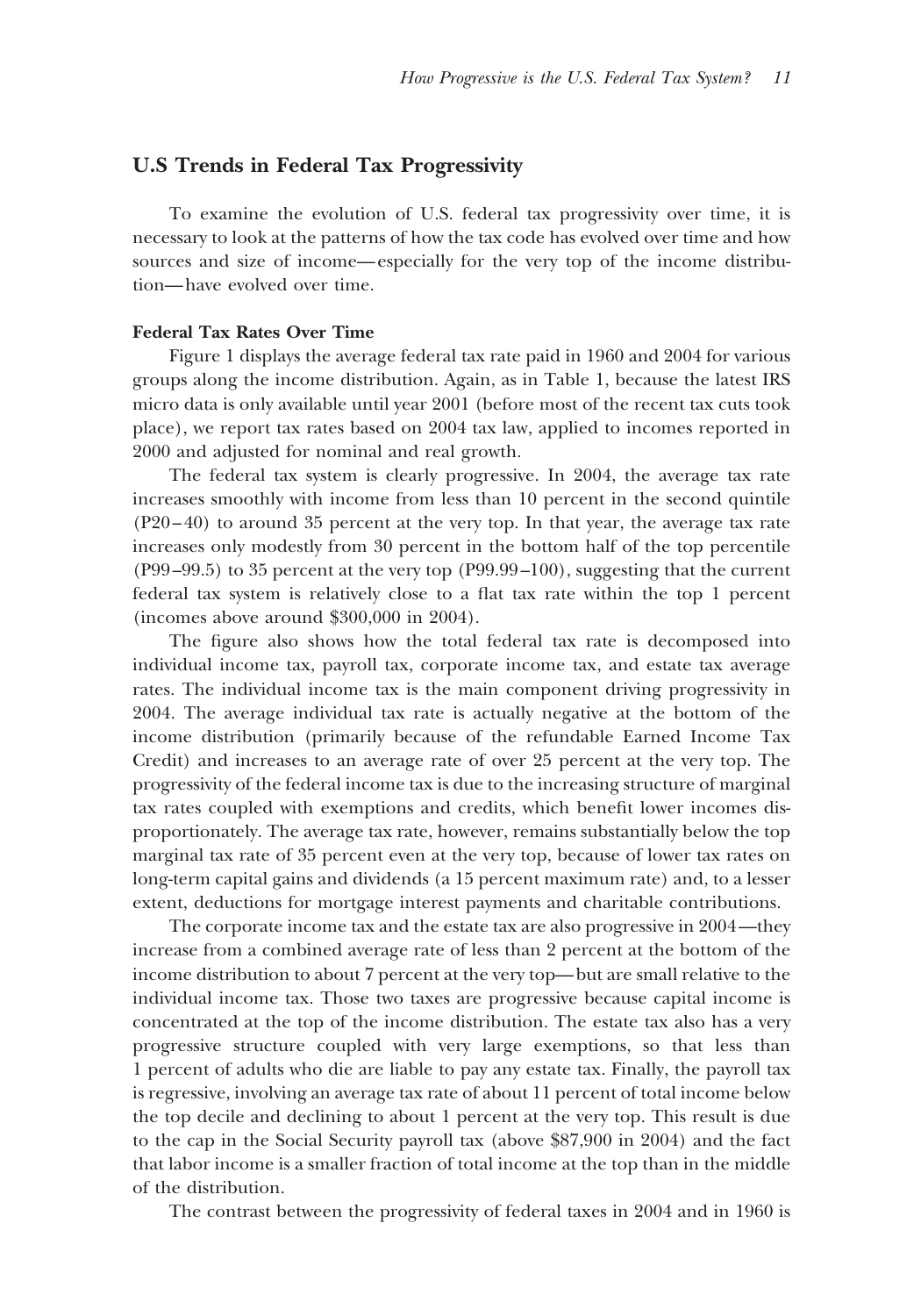#### *12 Journal of Economic Perspectives*



## *Figure 1* **Federal Tax Rates in the United States in 2004 and 1960**

*Notes:* Figures display the tax rate for each of the four federal taxes for various groups of the income distribution in 2004 (based on 2000 incomes adjusted for economic growth) and in 1960. Tax rates are stacked.

striking, as shown in Figure 1. In 1960, the federal tax system imposed higher average tax rates on those with low incomes, then lower rates on a middle group up to the 95th percentile, and much higher rates within the top 5 percent of the income distribution, especially in very top groups. The lower tax burden in 1960 for the middle groups is largely due to the fact that the payroll tax, which falls primarily on the groups from P20 to P95, was much smaller in 1960 than today. The 1960 federal tax system was very progressive even within the top percentile, with an average tax rate of around 35 percent in the bottom half of the top percentile to over 70 percent in the top 0.01 percent. This finding illustrates the theme that it is important to decompose the top of the income distribution into very small groups to capture the progressivity of a tax system. Although very top groups contain few taxpayers, they account for a substantial share of income earned, and an even larger share of taxes paid.

Interestingly, the larger progressivity in 1960 is not mainly due to the individual income tax. The average individual income tax rate in 1960 reached an average rate of 31 percent at the very top, only slightly above the 25 percent average rate at the very top in 2004. Within the 1960 version of the individual income tax, lower rates on realized capital gains, as well as deductions for interest payments and charitable contributions, reduced dramatically what otherwise looked like an extremely progressive tax schedule, with a top marginal tax rate on individual income of 91 percent.

The greater progressivity of federal taxes in 1960, in contrast to 2004, stems from the corporate income tax and the estate tax. The corporate tax collected about 6.5 percent of total personal income in 1960 and only around 2.5 percent of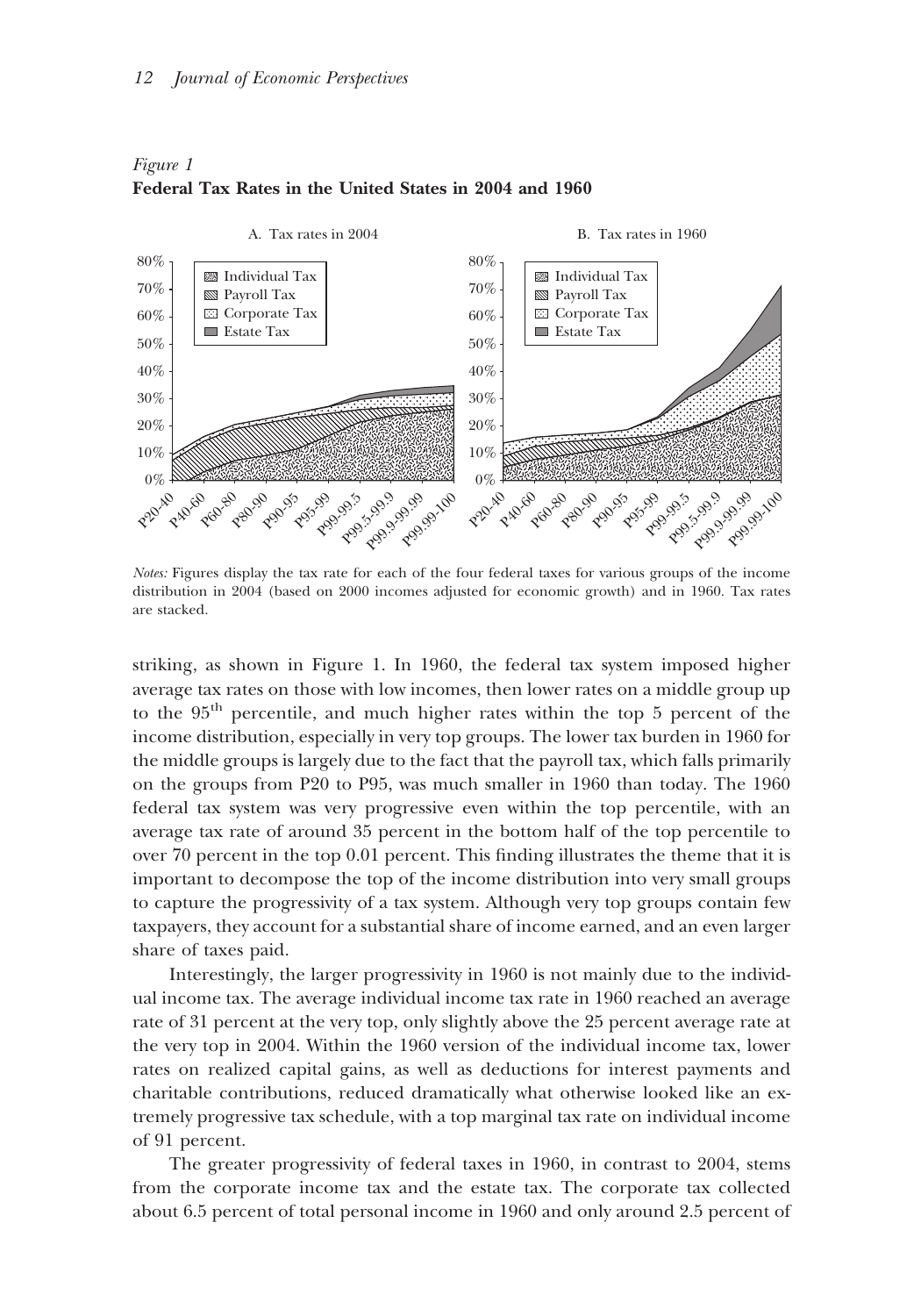|                      | Average federal tax rates (percent) |      |      |      |      |      |  |  |  |
|----------------------|-------------------------------------|------|------|------|------|------|--|--|--|
| <i>Income Groups</i> | 1960                                | 1970 | 1980 | 1990 | 2000 | 2004 |  |  |  |
| Full population      | 21.4                                | 23.3 | 26.6 | 25.8 | 27.4 | 23.4 |  |  |  |
| $P20 - 40$           | 13.9                                | 18.5 | 16.3 | 16.2 | 13.1 | 9.4  |  |  |  |
| $P40 - 60$           | 15.9                                | 20.2 | 21.4 | 21.0 | 20.0 | 16.1 |  |  |  |
| $P60 - 80$           | 16.7                                | 20.7 | 24.5 | 24.3 | 23.9 | 20.5 |  |  |  |
| P80-90               | 17.4                                | 20.5 | 26.7 | 26.2 | 26.4 | 22.7 |  |  |  |
| $P90 - 95$           | 18.7                                | 21.4 | 27.9 | 27.9 | 28.7 | 24.9 |  |  |  |
| P95-99               | 23.5                                | 25.6 | 31.0 | 28.6 | 31.1 | 27.2 |  |  |  |
| P99-99.5             | 34.0                                | 36.1 | 37.6 | 31.5 | 35.7 | 31.3 |  |  |  |
| P99.5-99.9           | 41.4                                | 44.6 | 43.0 | 33.0 | 38.4 | 33.0 |  |  |  |
| P99.9-99.99          | 55.3                                | 59.1 | 51.0 | 34.3 | 40.2 | 34.1 |  |  |  |
| P99.99-100           | 71.4                                | 74.6 | 59.3 | 35.4 | 40.8 | 34.7 |  |  |  |

# *Table 2* **Federal Tax Rates by Income Group from 1960 to 2004**

*Notes:* The table displays the average federal tax rate (including individual, corporate, payroll, and estate) for various groups of the income distribution, for various years. 2004 figures are based on 2004 tax law applied to 2000 incomes adjusted for economic growth.

total income today. Because capital income is very concentrated, it generated a substantial burden on top income groups. The estate tax has also decreased from 0.8 percent of total personal income in 1960 to about 0.35 percent of total income today. As a result, the burden of the estate tax relative to income has declined very sharply since 1960 in the top income groups.

Table 2 displays the pattern of federal average tax rates for different income groups in 1960, 1980, 1990, and 2000, and the projection for 2004. The table shows a flattening of the tax rate structure. In 1960, average taxes collected were fairly flat up from the  $20<sup>th</sup>$  to the  $90<sup>th</sup>$  percentile, and then rose sharply. By 1980, average taxes collected from the very top income groups, especially within the top percentile, had declined sharply, while average tax rates collected from between the 40<sup>th</sup> and 95<sup>th</sup> percentiles had risen. From 1980 to 1990, tax rates at the top declined, while tax rates in the middle class stayed constant. In the 1990s, tax rates increased only within the top 5 percent. The 2004 projected tax rates restore lower rates of 1990 at the top and reduce tax rates on the middle class below the levels of 1980, 1990, or 2000.

## **Income and Taxes at the Top of the Income Distribution**

The changes in progressivity of the income distribution since 1960 have been most marked at the very top of the income distribution, which as Table 1 illustrated, accounts for a substantial share of total income. In an earlier paper (Piketty and Saez, 2003), we document the evolution of the incomes of those at the very top of the income distribution. Figure 2 displays the total share of income received by the top 0.1 percent of the income distribution and its composition.

Two important facts stand out. First, the share of income going to the top 0.1 percent of the income distribution has grown tremendously since the late 1970s: the share of total income received by the top 0.1 percent was around 2.5 of total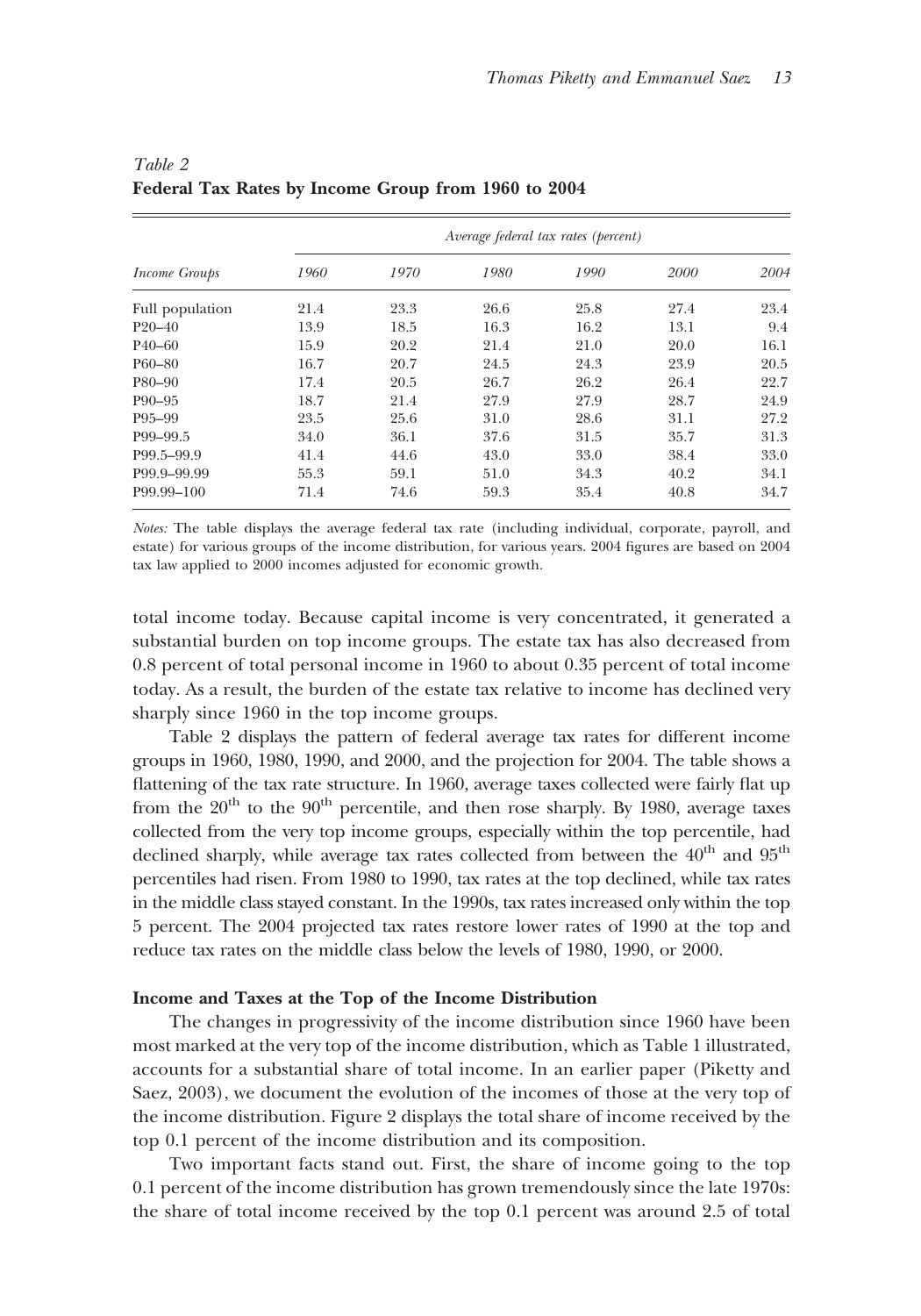



*Notes:* The figure displays the income share of the top 0.1 percent of tax units, and how the top 0.1 percent of incomes are divided into four income components: wages and salaries (including exercised stock options), business income (S-corporation profits, partnership profits, sole proprietorship profits), capital income (dividends, interest, and rents), and realized capital gains. Imputed corporate taxes are included in the corresponding categories. Top 0.1 percent is defined based on individual market income excluding realized capital gains and corporate taxes. Tax rates are stacked.

income in the 1970s and reached a peak above 9 percent of total income in 2000. In fact, most of the overall increase in the inequality of income has been driven by the very top of the income distribution. The U.S. Bureau of the Census reports, using a somewhat different definition of income than ours, that the top quintile of the income distribution received 43–44 percent of all income in the 1970s, but this share had increased to about 50 percent by 2001. Piketty and Saez (2003) show that most of the relative income gains for the top quintile have been concentrated within the top 1 percent—and especially the top 0.1 percent—with relatively modest gains in the top decile excluding the top percentile (P90–95 and P95–99).

Second, the composition of top incomes has changed substantially. Figure 2 shows the breakdown into wage income, business income, capital income (including imputed corporate taxes), and realized capital gains. In the 1960s, top incomes were primarily composed of capital income: mostly dividends and capital gains. The surge in top incomes since the 1970s has been driven in large part by a steep increase in the labor income component, due in large part to the explosion of executive compensation. As a result, labor income now represents a substantial fraction of income at the top. This change in composition is important to keep in mind, because the corporate and estate taxes that had such a strong effect on creating progressivity in the 1960s would have relatively little effect on labor income.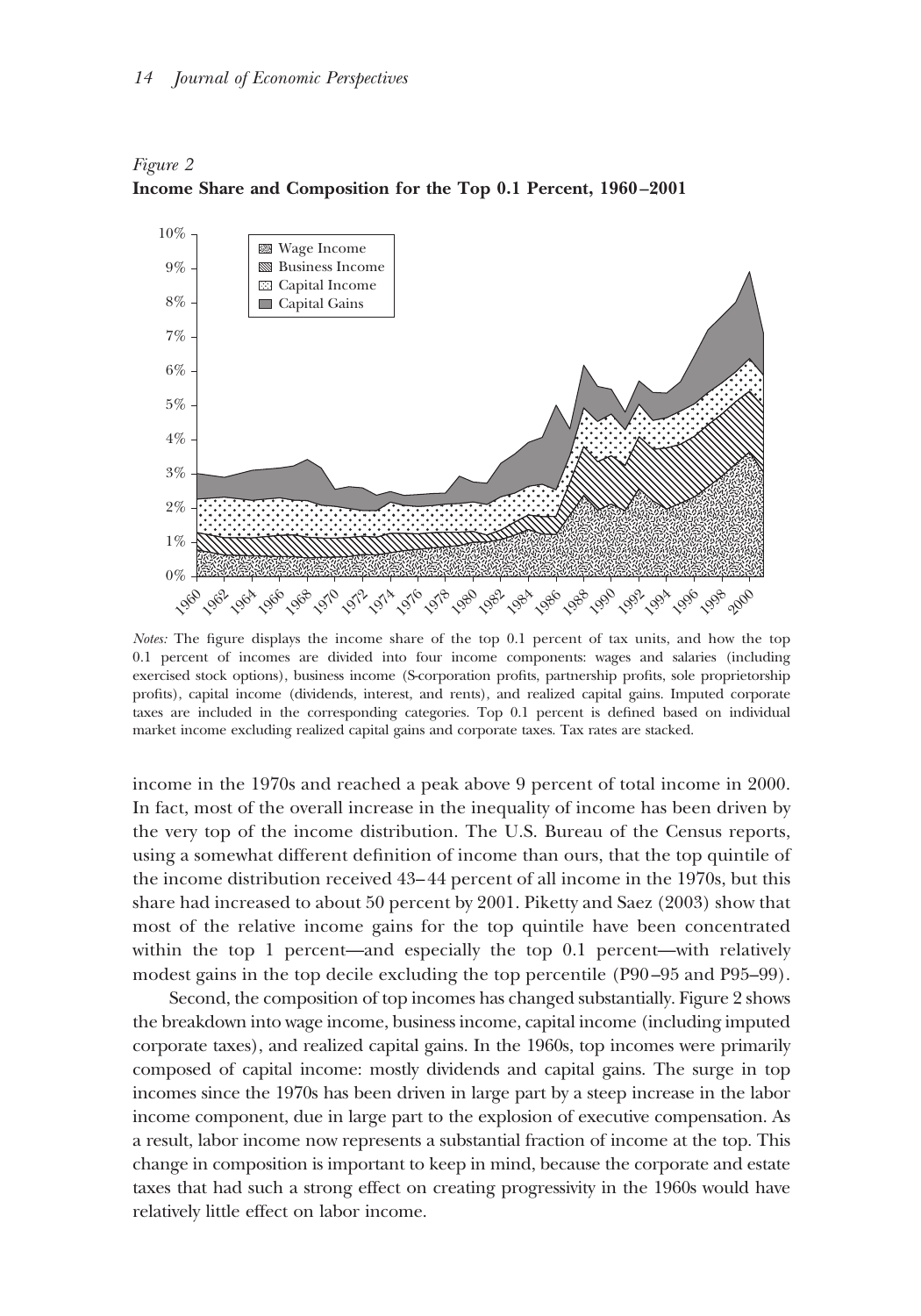Figure 3 shows how the progressivity of the federal income tax system has mitigated income concentration since 1960. Panel A displays the share of total income received by the top 0.1 percent of the distribution before and after all federal taxes. Panel A shows that the federal tax system reduced income concentration the most in the 1960s and 1970s when income concentration was relatively low, and that the federal tax system has a relatively modest effect on the top 0.1 percent income share in recent years when income inequality has become higher. To put it another way, the pre-tax share of income for the top 0.1 percent rose from 2.6 percent in 1970 to 9.3 percent in 2000. The rise in after-tax income shares was from 1.2 percent in 1970 to over 7.3 percent in 2000. In percentage point terms, the increase in pre-tax incomes is slightly greater than the increase in post-tax incomes. But in terms of observing what those with very high incomes can afford to consume, the after-tax share of income for those in this income group multiplied by a factor of 6.1, while the pre-tax share of income multiplied by a factor of 3.5. The tax reductions enacted in 2001 and 2003 have further weakened the redistributive power of the federal income tax today.<sup>9</sup>

When the pattern of redistribution is broken down into different taxes, an expected pattern emerges. The overall extent of redistribution from the very top of the income distribution was higher in the 1960s, mainly because of the impact of the corporate income tax and the estate tax. In more recent years, as the relative magnitude of the corporate and estate taxes has diminished and as average income tax rates have dropped a great deal at the bottom of the income distribution, the income tax has become the primary element of progressivity in the overall federal tax code, creating a gap between pre-tax and post-tax income for those at the highest income levels.

Panel B of Figure 3 displays the average tax rate of the top 0.1 percent (on the left axis) and shows that most of the decline was concentrated in a relatively brief period from 1976 to 1988 when the average rate dropped from over 60 percent to 35 percent. The share of taxes paid by various income groups is sometimes used as a measure of progressivity, but this measure is improper and misleading. Panel B also shows the fraction of total taxes paid by the top 0.1 percent income group (on the right axis). The share of taxes paid is given by

Top 0.1% share of tax = 
$$
\frac{(\text{Top 0.1\% tax rate}) \times (\text{Top 0.1\% income share})}{\text{Average tax rate}}.
$$

Panel A shows that the share of income received by the top 0.1 percent has risen dramatically over several decades, and it is not surprising to see that,

<sup>9</sup> It is a disputed question whether the surge in reported top incomes has been *caused* by the reduction in taxation at the top through behavioral responses. There is clear evidence of short-term responses to changes in tax rates through retiming of income realization or shifts from the corporate to the individual tax base. Demonstrating a long-term causal relationship from top tax rates to more economic activity at the top, and especially to the surge in top wage compensation, is almost impossible (Saez, 2004). It is conceivable that causality might have run in a reverse way—that nontax forces generated an increase in income concentration and that top income earners were able to use their greater incomes to influence the political process and obtain a reduction in tax progressivity subsequently.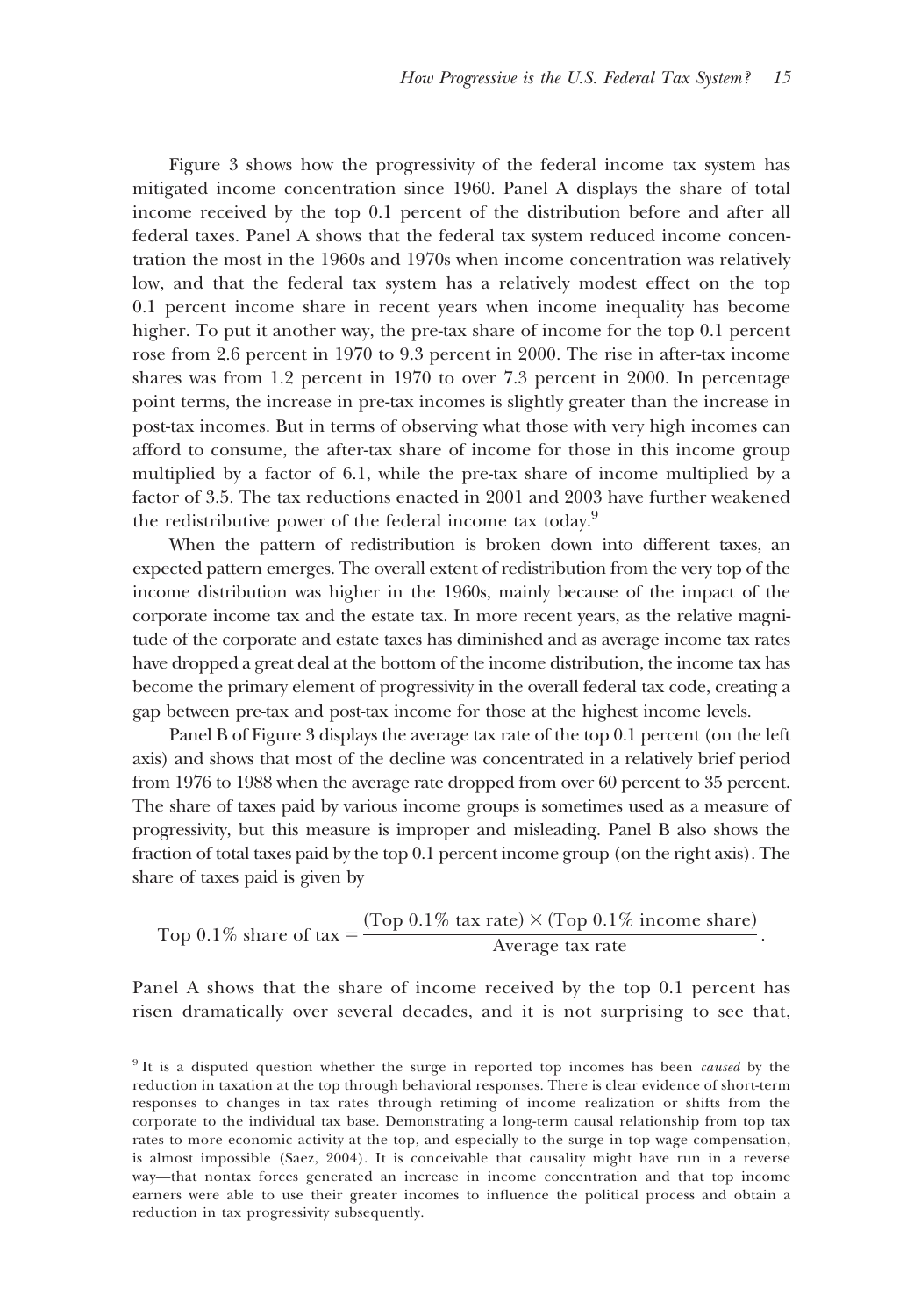## *Figure 3*

# **Top 0.1 Percent Income Shares Before and After Tax, Average Tax Rate, and Share of Taxes Paid**



A. Top 0.1% income share, before and after tax

indeed, the share-of-tax series follows the income-share series. But although the share of tax paid by the top 0.1 percent of the income distribution has increased substantially over the last 30 years, the average tax rate of the top 0.1 percent has declined substantially over that same time. When the share of income received by the top income groups is changing, the share of tax paid by those top income groups is a misleading method for evaluating the progressivity of the tax system.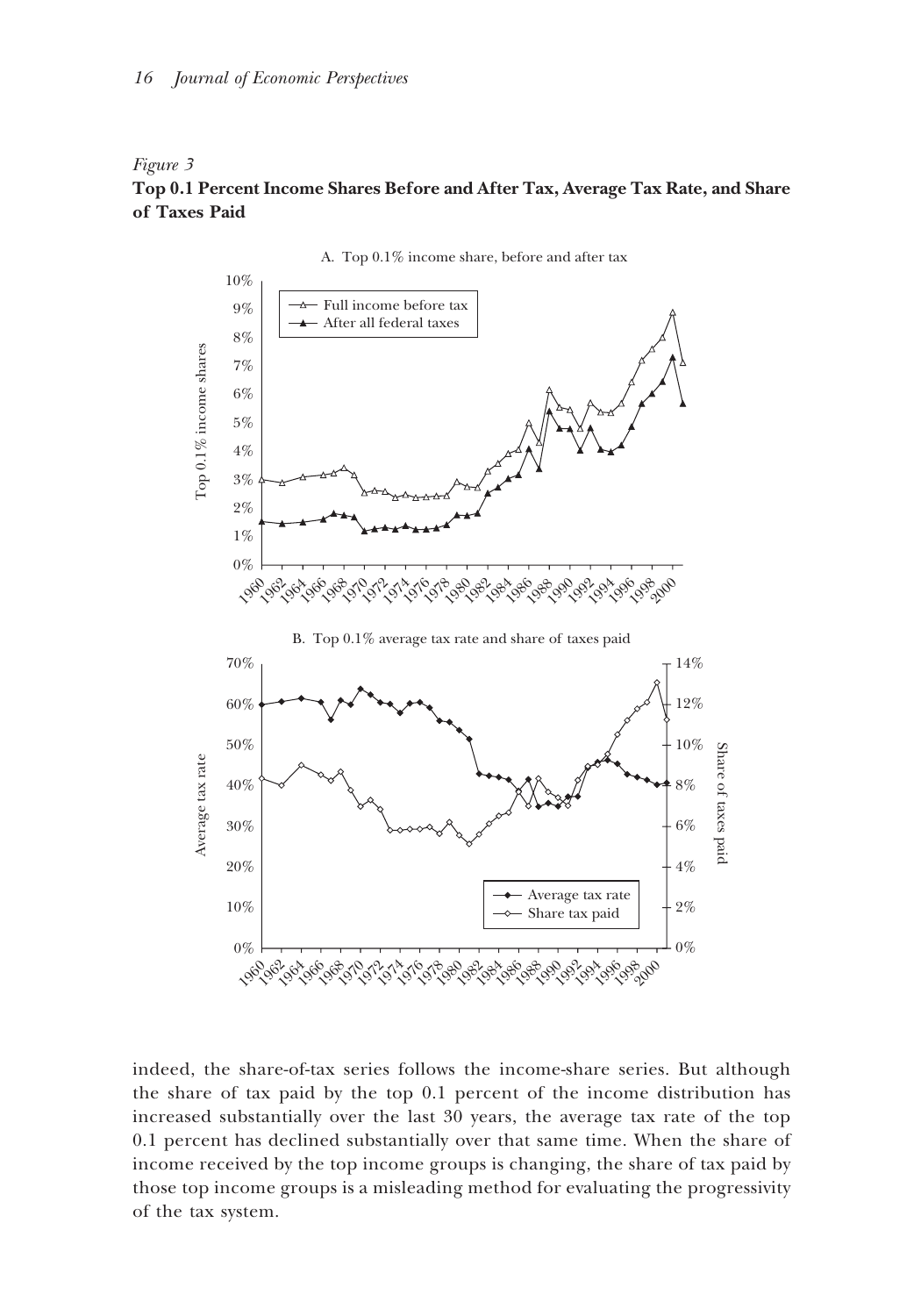## **International Perspectives**

In this section, we apply the same methodology to France and the United Kingdom, and we compare the resulting patterns of effective tax rates for 1970 and a recent year with those obtained for the United States.10 Table 3a displays the average tax rates in all three countries across income groups for 1970; Table 3b shows the results for a recent year: 2004 in the United States, 2005 in France, and 2000 in the United Kingdom. The tables also shows how those tax rates are broken down into individual income taxes; payroll taxes; estate and wealth taxes; and corporate taxes. We did not include the corporate tax in the French and British analysis because it would have required a much more in-depth analysis. However, in contrast to the United States, the ratio of corporate taxes to GDP has been fairly stable in France and the United Kingdom since 1960, suggesting that including the corporate tax would not alter the direction of change in tax progressivity in those countries. The British results build upon the top-income-share series and individual-tax-rate series built by Atkinson (2006) and the French results build upon Piketty (2003).

Three key findings emerge from our international perspective. First, in all three countries, individual-income-tax progressivity has declined substantially since 1970. The decline has been particularly sharp in the United Kingdom, where the average share of income collected by income tax for fractile P99.95–100 dropped from over 69 percent to less than 35 percent in 2000. In contrast to the United States, the very high British top marginal rates prevailing in 1970 were not tempered by tax deductions and tax loopholes.

In recent years, individual income tax burdens incurred by top income groups are virtually identical in all three countries today, with average tax rates around 30 percent at the very top. In particular, contrary to some popular beliefs, effective individual income tax rates currently incurred by top income groups are smaller in France than in Anglo-Saxon countries. At fractile P99–99.5, the average income tax rate was only 11.6 percent in France as of 2005, as compared to 21.4 percent in the United States and 27.4 percent in the United Kingdom. That is, most high-wage individuals currently pay a substantially higher share of their income in the form of individual income taxes in the United States or in the United Kingdom than in France. The statutory top marginal rate is currently 48 percent in France versus 35 percent in the United States and 40 percent in the United Kingdom.11 But the

<sup>&</sup>lt;sup>10</sup> For a full and detailed exposition of the sources and methodology for the income and tax rate statistics for France and the United Kingdom presented in this paper, see the technical appendices to the working paper version (Piketty and Saez 2006). In particular, we exclude from our French and U.K. estimates the large value-added taxes and excise taxes, which are slightly regressive. Those taxes constitute about one-third of tax revenue in those countries. Because France and the United Kingdom have very small local taxes, this exclusion of indirect taxes from our analysis is comparable to excluding the local and state taxes in the U.S. case, which are also seen as slightly regressive.

<sup>&</sup>lt;sup>11</sup> Estimates for France were computed using 2005 tax law, and did not take into account the new income tax cuts recently announced by the French government (the top marginal rate is scheduled to drop to around 42 percent in 2007).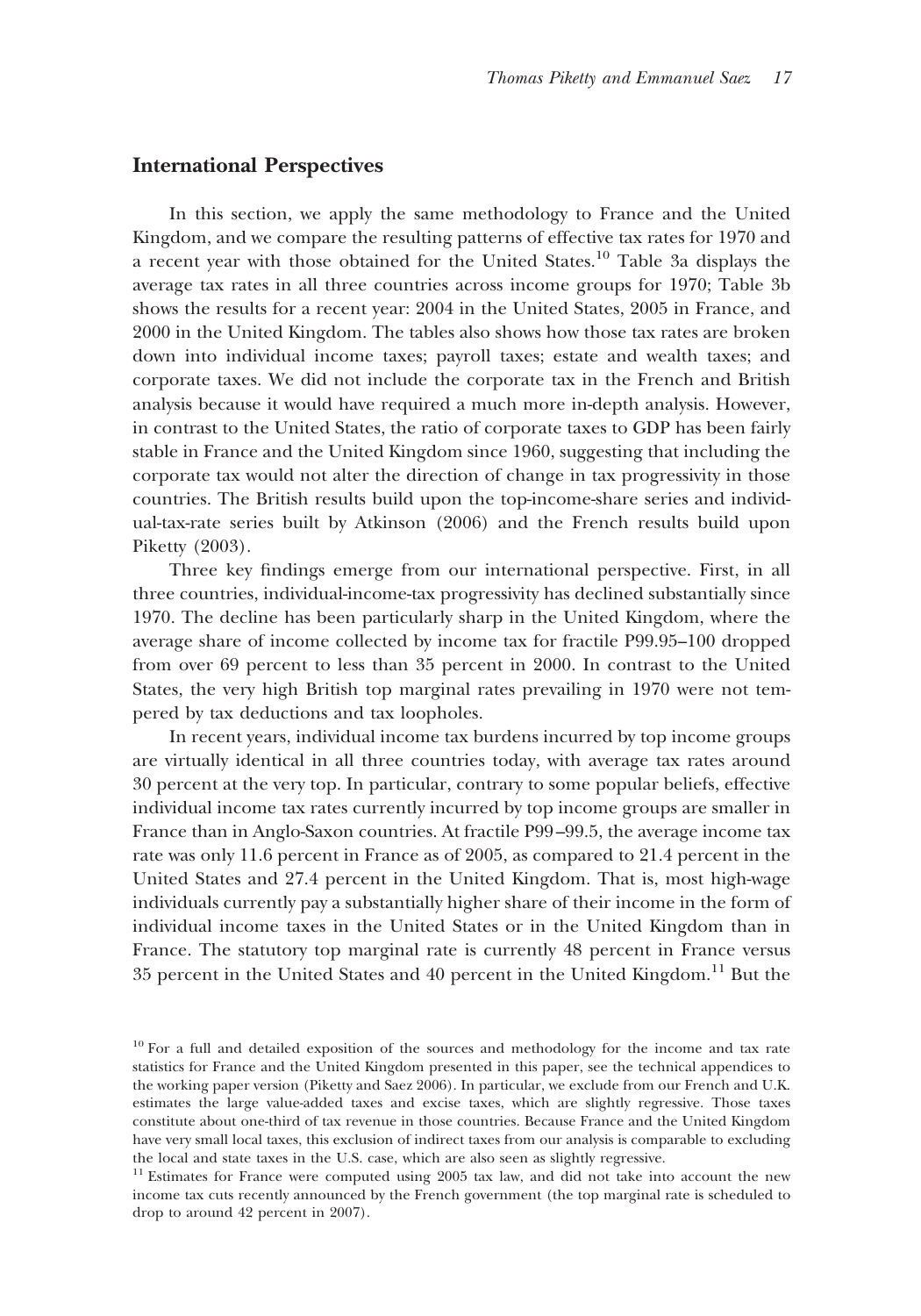## *Table 3a*

# **International and Historical Comparison of Tax Rates: 1970 (United States, France, and United Kingdom)**

|                   |                          |                  | Average tax rates (percent)        |                                           |                | Shares (percent)           |                                |  |
|-------------------|--------------------------|------------------|------------------------------------|-------------------------------------------|----------------|----------------------------|--------------------------------|--|
| Income groups     | Individual<br>income tax | Payroll<br>taxes | Estate, gift,<br>and wealth<br>tax | Corporate<br>tax<br>$(U.S. \text{ only})$ | Total<br>taxes | Pre-tax<br>income<br>share | $Post$ -tax<br>income<br>share |  |
| A. United States  |                          |                  |                                    |                                           |                |                            |                                |  |
| Full population   | 12.5                     | 5.8              | 0.7                                | 4.3                                       | 23.3           | 100.00                     | 100.00                         |  |
| $P0-90$           | 9.9                      | 7.2              | 0.0                                | 3.2                                       | 20.2           | 67.61                      | 70.54                          |  |
| P90-95            | 13.7                     | 4.5              | 0.0                                | 3.2                                       | 21.4           | 10.76                      | 11.03                          |  |
| P95-99            | 16.1                     | 3.0              | 0.7                                | 5.7                                       | 25.6           | 12.60                      | 12.23                          |  |
| P99-99.5          | 20.7                     | 1.5              | 3.8                                | 10.0                                      | 36.1           | 2.87                       | 2.39                           |  |
| P99.5-99.9        | 25.8                     | 0.9              | 5.8                                | 12.0                                      | 44.6           | 3.63                       | 2.62                           |  |
| P99.9-99.99       | 31.5                     | 0.4              | 12.5                               | 14.7                                      | 59.1           | 1.76                       | 0.94                           |  |
| P99.99-100        | 32.2                     | 0.1              | 23.4                               | 19.0                                      | 74.6           | 0.76                       | 0.25                           |  |
| <b>B.</b> France  |                          |                  |                                    |                                           |                |                            |                                |  |
| Full population   | 5.3                      | 20.8             | 0.3                                |                                           | 26.4           | 100.00                     | 100.00                         |  |
| $P0-90$           | 2.3                      | 24.0             | 0.0                                |                                           | 26.3           | 69.30                      | 69.39                          |  |
| P90-95            | 6.4                      | 17.6             | 0.2                                |                                           | 24.2           | 10.65                      | 10.97                          |  |
| P95-99            | 10.6                     | 14.1             | 0.4                                |                                           | 25.1           | 12.51                      | 12.74                          |  |
| P99-99.5          | 16.8                     | 10.6             | 0.8                                |                                           | 28.2           | 2.59                       | 2.52                           |  |
| P99.5-99.9        | 21.9                     | 7.4              | 1.9                                |                                           | 31.2           | 3.09                       | 2.88                           |  |
| P99.9-99.99       | 30.2                     | 4.2              | 4.2                                |                                           | 38.6           | 1.37                       | 1.14                           |  |
| P99.99-100        | 40.1                     | 1.7              | 6.9                                |                                           | 48.8           | 0.50                       | 0.35                           |  |
| C. United Kingdom |                          |                  |                                    |                                           |                |                            |                                |  |
| Full population   | 17.1                     | 7.0              | 1.1                                |                                           | 25.1           | 100.00                     | 100.00                         |  |
| $P0-90$           | 13.0                     | 8.1              | 0.0                                |                                           | 21.2           | 71.64                      | 75.42                          |  |
| P90-95            | 19.0                     | 5.8              | 0.2                                |                                           | 25.0           | 10.10                      | 10.12                          |  |
| P95-99            | 25.0                     | 4.1              | 2.1                                |                                           | 31.2           | 11.41                      | 10.49                          |  |
| P99-99.5          | 32.3                     | 2.4              | 5.5                                |                                           | 40.3           | 2.40                       | 1.91                           |  |
| P99.5-99.9        | 41.3                     | 1.6              | 10.4                               |                                           | 53.4           | 2.86                       | 1.78                           |  |
| P99.9-99.95       | 52.3                     | 1.0              | 16.5                               |                                           | 69.8           | 0.57                       | 0.23                           |  |
| P99.95-100        | 69.2                     | 0.6              | 21.9                               |                                           | 91.7           | 1.01                       | 0.11                           |  |

*Sources:* Computations based on income tax return statistics. United Kingdom computations based on Atkinson (2006).

*Notes:* See Piketty and Saez (2006) for complete details on methodology. Note that the top group in the United Kingdom is P99.95–100 (and not P99.99–100 as in the United States or France). U.S. numbers are based on 2004 tax law applied to 2000 incomes (adjusted to economic growth). French numbers are based on 2005 tax law applied to 1998 incomes (adjusted to economic growth). U.K. numbers are based on 2000 tax law applied to 2000 incomes (adjusted to economic growth). U.K. and French computations exclude the corporate income tax.

higher top marginal tax rates in France are largely undone by the large base exemptions and tax deductions that have always characterized the French individual income tax system. Also, the share of French taxpayers facing these very high marginal rates is relatively low. The last columns of the recent data show that the share of income received by the top 0.5 or 0.1 percent of the income distribution in France is much smaller than in the United States or the United Kingdom.

In 1970, the progressivity of the tax code taken as a whole was unambiguously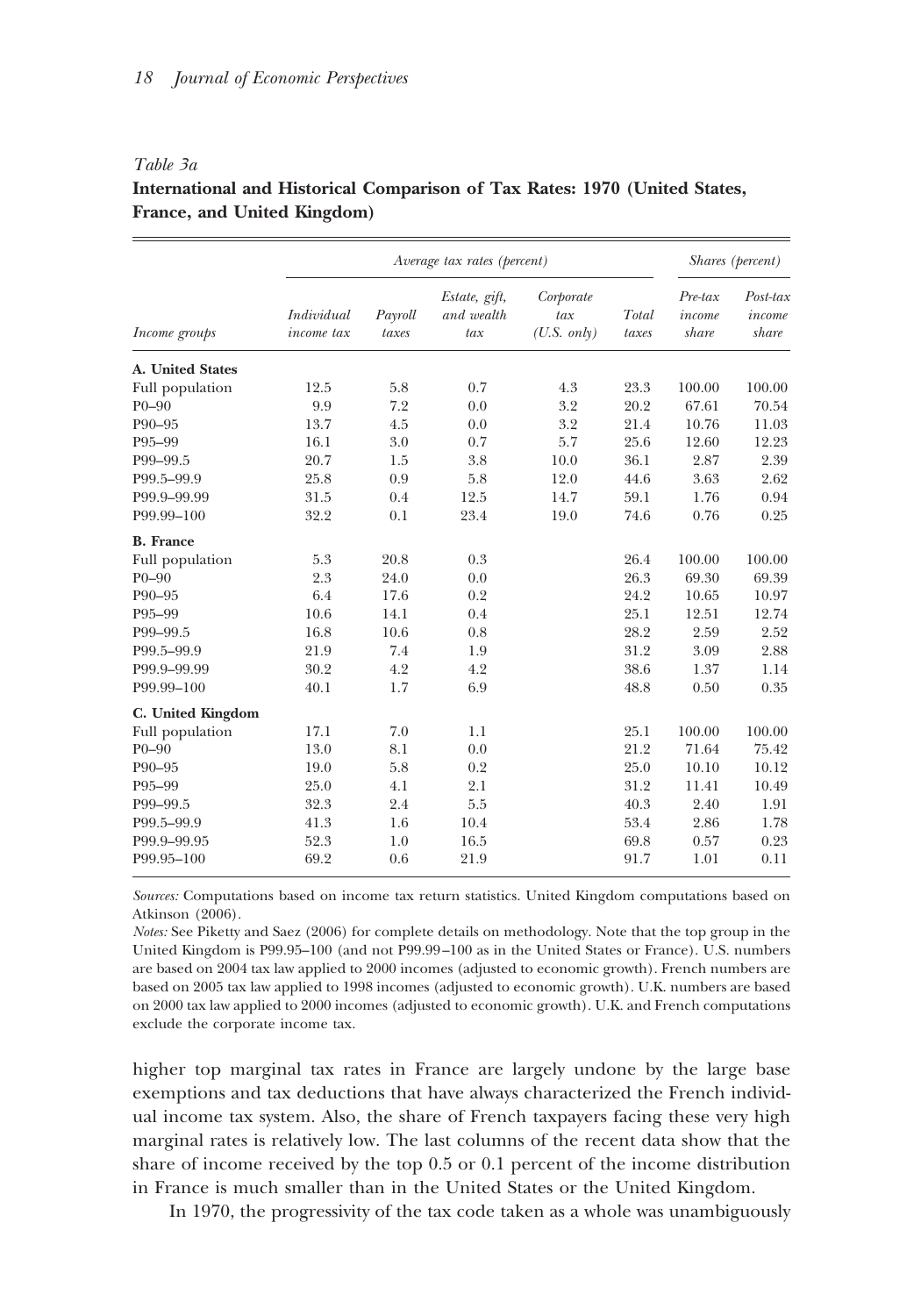|                   |                          |                  | Average tax rates (percent)        |                                           |                | Shares (percent)              |                                |  |
|-------------------|--------------------------|------------------|------------------------------------|-------------------------------------------|----------------|-------------------------------|--------------------------------|--|
| Income groups     | Individual<br>income tax | Payroll<br>taxes | Estate, gift,<br>and wealth<br>tax | Corporate<br>tax<br>$(U.S. \text{ only})$ | Total<br>taxes | $Pre$ -tax<br>income<br>share | $Post$ -tax<br>income<br>share |  |
| A. United States  |                          |                  |                                    |                                           |                |                               |                                |  |
| Full population   | 11.5                     | 9.3              | 0.4                                | 2.3                                       | 23.4           | 100.00                        | 100.00                         |  |
| $P0-90$           | 5.4                      | 11.5             | 0.0                                | 1.5                                       | 18.5           | 53.75                         | 57.28                          |  |
| P90-95            | 11.6                     | 11.5             | 0.0                                | 1.8                                       | 24.9           | 11.29                         | 11.07                          |  |
| P95-99            | 16.4                     | 8.1              | 0.1                                | 2.5                                       | 27.2           | 15.28                         | 14.51                          |  |
| P99-99.5          | 21.4                     | 4.6              | 1.6                                | 3.7                                       | 31.3           | 4.11                          | 3.69                           |  |
| P99.5-99.9        | 23.8                     | 3.0              | 1.9                                | 4.3                                       | 33.0           | 6.63                          | 5.80                           |  |
| P99.9-99.99       | 25.1                     | 1.6              | 2.4                                | 4.9                                       | 34.1           | 5.46                          | 4.69                           |  |
| P99.99-100        | 26.2                     | 1.4              | 2.5                                | 4.6                                       | 34.7           | 3.48                          | 2.96                           |  |
| <b>B.</b> France  |                          |                  |                                    |                                           |                |                               |                                |  |
| Full population   | 3.8                      | 33.3             | 0.7                                |                                           | 37.8           | 100.00                        | 100.00                         |  |
| $P0-90$           | 1.8                      | 34.8             | 0.1                                |                                           | 36.7           | 68.93                         | 70.19                          |  |
| P90-95            | 4.5                      | 33.7             | 0.6                                |                                           | 38.8           | 11.57                         | 11.39                          |  |
| P95-99            | 7.0                      | 31.4             | 1.4                                |                                           | 39.8           | 12.84                         | 12.44                          |  |
| P99-99.5          | 11.6                     | 26.5             | 2.2                                |                                           | 40.3           | 2.36                          | 2.27                           |  |
| P99.5-99.9        | 16.4                     | 21.4             | 5.1                                |                                           | 43.0           | 2.67                          | 2.45                           |  |
| P99.9-99.99       | 22.3                     | 16.5             | 8.9                                |                                           | 47.8           | 1.19                          | 1.00                           |  |
| P99.99-100        | 28.8                     | 8.5              | 24.2                               |                                           | 61.5           | 0.43                          | 0.26                           |  |
| C. United Kingdom |                          |                  |                                    |                                           |                |                               |                                |  |
| Full population   | 15.0                     | 8.3              | 0.3                                |                                           | 23.7           | 100.00                        | 100.00                         |  |
| $P0-90$           | 9.7                      | 7.6              | 0.0                                |                                           | 17.3           | 61.22                         | 66.34                          |  |
| P90-95            | 15.8                     | 13.8             | 0.0                                |                                           | 29.6           | 11.72                         | 10.81                          |  |
| P95-99            | 21.7                     | 11.9             | 1.0                                |                                           | 34.6           | 14.79                         | 12.66                          |  |
| P99-99.5          | 27.4                     | 10.1             | 1.3                                |                                           | 38.8           | 3.45                          | 2.76                           |  |
| P99.5-99.9        | 30.5                     | 8.6              | 1.3                                |                                           | 40.5           | 4.81                          | 3.76                           |  |
| P99.9-99.95       | 33.2                     | 7.6              | 1.4                                |                                           | 42.2           | 1.30                          | 0.98                           |  |
| P99.95-100        | 34.5                     | 6.5              | 1.5                                |                                           | 42.5           | 3.42                          | 2.58                           |  |

## *Table 3b*

# **International and Historical Comparison of Tax Rates: 2004 (United States), 2005 (France), 2000 (United Kingdom)**

*Sources:* Computations based on income tax return statistics. United Kingdom computations based on Atkinson (2006).

*Notes:* See Piketty and Saez (2006) for complete details on methodology. Note that the top group in the United Kingdom is P99.95–100 (and not P99.99–100 as in the United States or France). U.S. numbers are based on 2004 tax law applied to 2000 incomes (adjusted to economic growth). France numbers are based on 2005 tax law applied to 1998 incomes (adjusted to economic growth). U.K. numbers are based on 2000 tax law applied to 2000 incomes (adjusted to economic growth). U.K. and French computations exclude the corporate income tax.

less in France than in the United Kingdom or the United States. For example, the top .01 percent of the distribution paid 75 percent of income in taxes in the United States in 1970 and over 90 percent of income in taxes in the United Kingdom; but only 49 percent of this group's total income went to taxes in France. During most of the postwar period, income tax progressivity has been substantially greater in Anglo-Saxon countries than in France and most other continental European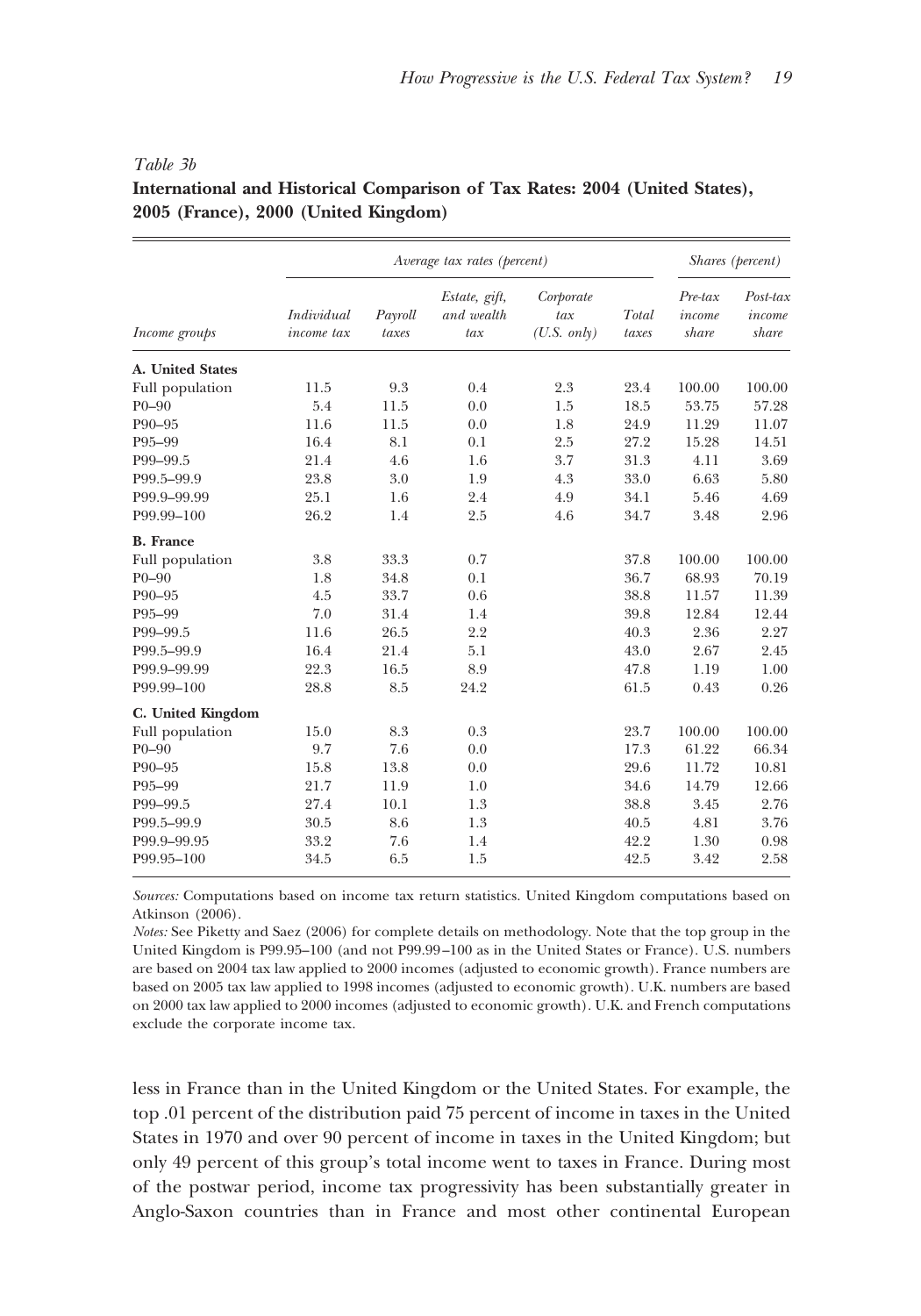countries. For example, Dell (2006) presents an analysis of Germany, which appears fairly close to France.

This pattern illustrates a general point made by Lindert (2004): countries in which government spending is a fairly high share of GDP have always relied on a mix of taxes that create relatively low distortion, with less progressivity, large exemptions for capital income, and so on. Meanwhile, Anglo-Saxon countries in which government spending is a relatively low share of GDP have historically relied on more progressive taxes. According to Lindert, this pattern is the key reason why the huge rise of social transfers in high government-spending countries such as France did not generate large efficiency losses and hence reductions in aggregate growth. Although Lindert's point holds true if one adopts a long-run perspective, the novelty from the recent decades is that Anglo-Saxon countries have gone through a series of significant top rate cuts since the 1970s, and have converged towards (and overshot) the average of the OECD countries in terms of the progressivity of their overall tax code.

A second major finding from Tables 3a and 3b is that the payroll tax burden has increased substantially over the 1970–2005 period in all three countries. The rise in payroll tax burden has been particularly high in France. As of 2005, the employee payroll tax is 22.5 percent of gross wages in France, and the employer payroll tax is 42.5 percent. In practice, this means that the total labor cost corresponding to a net wage of 77.5 is as large as 142.5 (and the income tax then applies to the remaining 77.5). In France in 1970, the employee and employer payroll tax rates were respectively 8.2 percent and 32.8 percent of gross wages. Moreover, most payroll taxes were capped in 1970, and most have been gradually uncapped between 1970 and 2005 and now apply to all wages, including very top wages.

As all internationally-mobile, high-wage earners should know, the reason why the overall tax burden is on average much higher in France than in Anglo-Saxon countries has little to do with the individual income tax, and a lot to do with the many social contributions levied through payroll taxation. However, because very top incomes are disproportionately composed of business and capital income rather than wage income (and especially so in France), the overall impact of payroll taxation on tax progressivity is regressive. In France, as of 2005, the regressivity of the payroll tax system undoes the progressivity of the individual income tax system, so that the resulting tax system is basically flat. The last two columns of Table 3b for France in 2005 show that the pre-tax and post-tax shares of income in France are almost the same. For instance, the average tax rate for income and payroll taxes combined is 36.6 percent at the level of fractile P0–90 (1.8 percent for the income tax plus 34.8 percent for the payroll tax), and 37.3 percent at the level of fractile P99.99–100 (28.8 percent for the income tax plus 8.5 percent for the payroll tax). Of course, the overall picture of how government affects the distribution of income would look substantially different if, rather than looking only at the tax side, we were to look at the benefits side. But the benefits side is not considered in this paper.

The third key conclusion emerging from our international perspective is that in spite of the parallel evolutions of income tax and payroll tax components across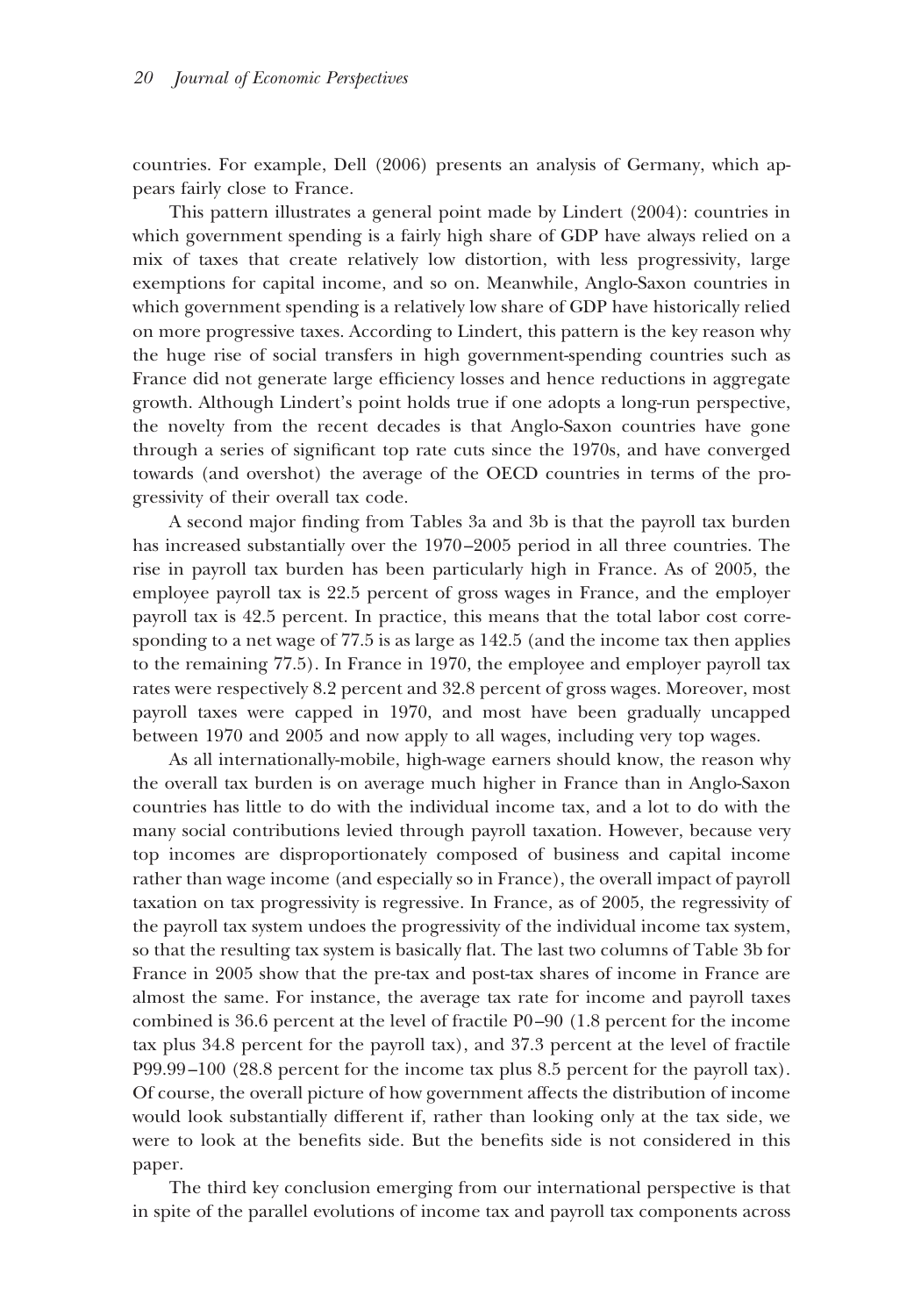#### *Figure 4*



#### **Tax Rates in France, the United Kingdom, and the United States in 1970 and Today**

*Notes:* Figure displays tax rates acorss income groups in the three countries. Tax rates in the United States include the four federal income taxes. Tax rates in France and the United Kingdom include individual income taxes, payroll taxes, and estate and wealth taxes but exclude corporate income taxes. In the united Kingdom, the two top groups are P99.9–99.95 and P99.95–100 (instead of P99.9–99.99 and P99.99–100).

countries, overall tax progressivity has not evolved in the same way in all three countries during the 1970–2005 period. Figure 4 illustrates this by displaying the (full) average tax rates across income groups in the three countries in 1970 (Panel A) and more recently (Panel B). In this case, however, we show the bottom 90 percent of the income distribution grouped together, separating out the percentiles above this, which make such a substantial difference to progressivity. Progressivity of the overall tax code has unambiguously declined in the United States and in the United Kingdom. The average share of income paid by those at the very top of the income distribution has dropped substantially. However, progressivity in the overall French tax code did not change much from 1970 to 2005, and may even have increased somewhat, especially at the very top end of the distribution. This is due to a combination of two factors: the estate tax and the wealth tax.

While the impact of the estate tax on progressivity has declined enormously in the United States and in the United Kingdom, it has increased in France. The progressivity of estate taxation has always been fairly moderate in France, just as in a number of continental European countries such as Germany, especially for estates transmitted to spouses and children (so-called "direct line" estates). The top marginal estate tax rate was only 20 percent in France until 1983, when it was raised to 40 percent. In contrast, the top marginal estate tax rate in the United States and in the United Kingdom was above 70 percent during most of the post–World War II period, and was gradually reduced since the 1980s. As a consequence, the contribution of estate taxation to overall tax progressivity has declined substantially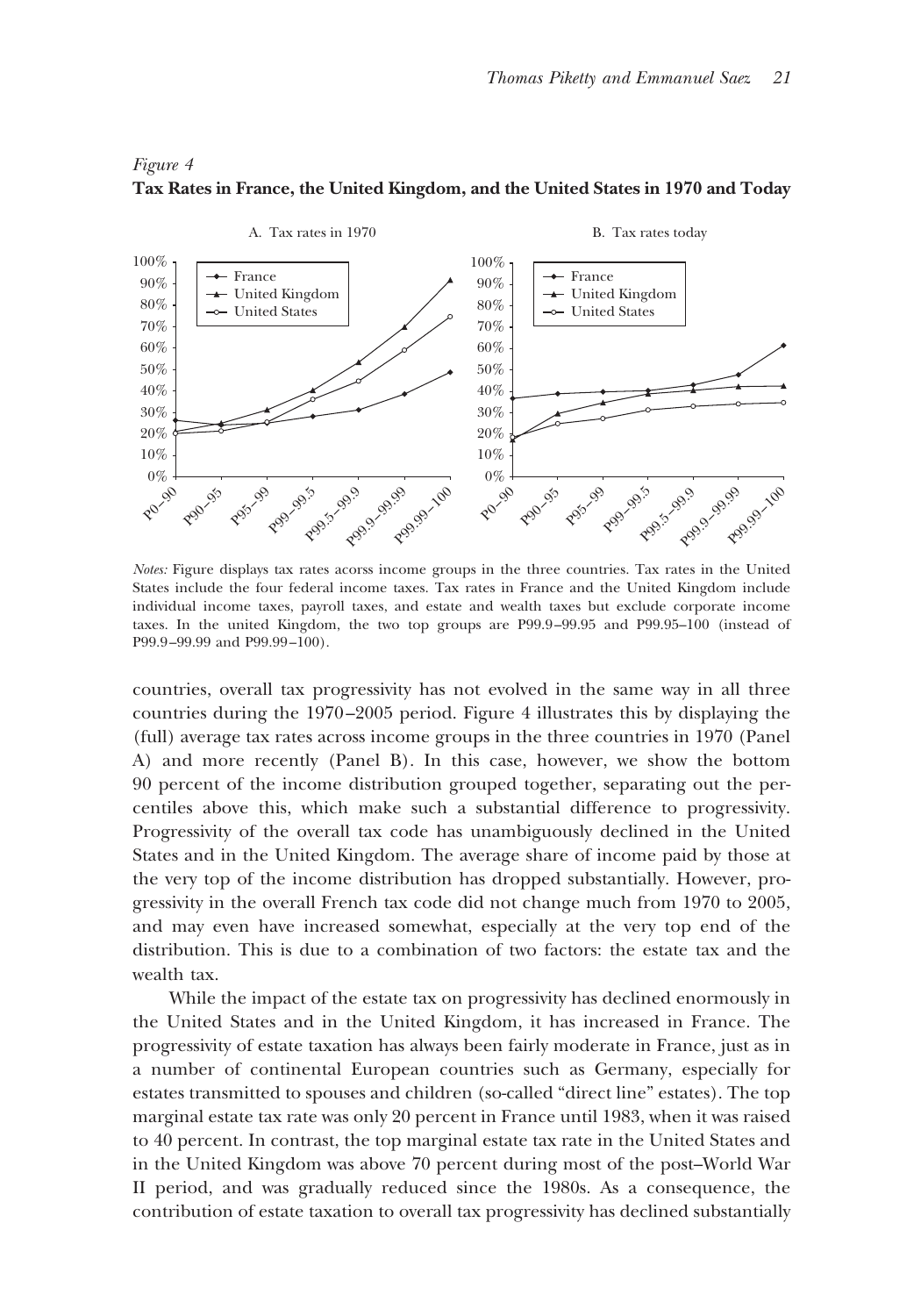in the United States and in the United Kingdom between 1970 and 2005, while it has increased somewhat in France.

The other important factor is the creation of a wealth tax in France following the 1981 election, which brought a socialist party to power. France then repealed the wealth tax in 1986 and reintroduced it in 1989. It is now levied on the top 1 percent wealth holders, with a top marginal rate of 1.8 percent on wealth above 15 millions euros (or approximately \$20 million U.S. dollars). As one can see from Tables 3a and 3b, the contribution of the wealth tax to overall tax progressivity is sizeable. The wealth tax pushes the effective average taxes above 60 percent for P99.99–100 in France in 2005. This level of average taxation for groups at the very top of the income scale in France in 2005 is still far less than the levels observed in 1970 in the United States and in the United Kingdom for the very top groups. Thus, the French socialist governments of the 1980s–1990s are supporters of progressive taxation, but less so than the Democrat and Labor Anglo-Saxon governments of the 1950s and 1960s.

Although these comparative results for the United States, France, and the United Kingdom rely on incomplete and exploratory estimates, we believe they illustrate several points. First, to assess progressivity of an overall tax system, it is critical to take a broad view of the tax system. Without taking estate and wealth taxation into account, it would not be apparent that tax progressivity has increased somewhat in a country like France between 1970 and 2005, while declining enormously in the United Kingdom and in the United States. Second, these findings suggest that Lindert's (2004) law is either about to change or has already done so; that is, Anglo-Saxon countries with relatively low levels of government spending relative to GDP used to have a more progressive tax system than high-spending welfare states. However, today, a high-spending welfare state like France seems to display both higher average tax rates and higher tax progressivity. This interesting issue deserves further research. In particular, in order to study intra-European tax competition, it would be valuable to extend the analysis to a much broader set of European countries, and to develop more systematic and rigorous methodologies encompassing a broader set of taxes.

## **Conclusion**

This paper has discussed the progressivity of the U.S. federal tax system, its evolution since 1960, and how it compares with other countries. Several important findings emerge.

First, the progressivity of the U.S. federal tax system at the top of the income distribution has declined dramatically since the 1960s. For example, the top 0.01 percent of earners paid over 70 percent of their income in federal taxes in 1960, while they paid only about 35 percent of their income in 2005. Average federal tax rates for the middle class have remained roughly constant over time. This dramatic drop in progressivity at the upper end of the income distribution is due primarily to a drop in corporate taxes and to a lesser extent estate and gift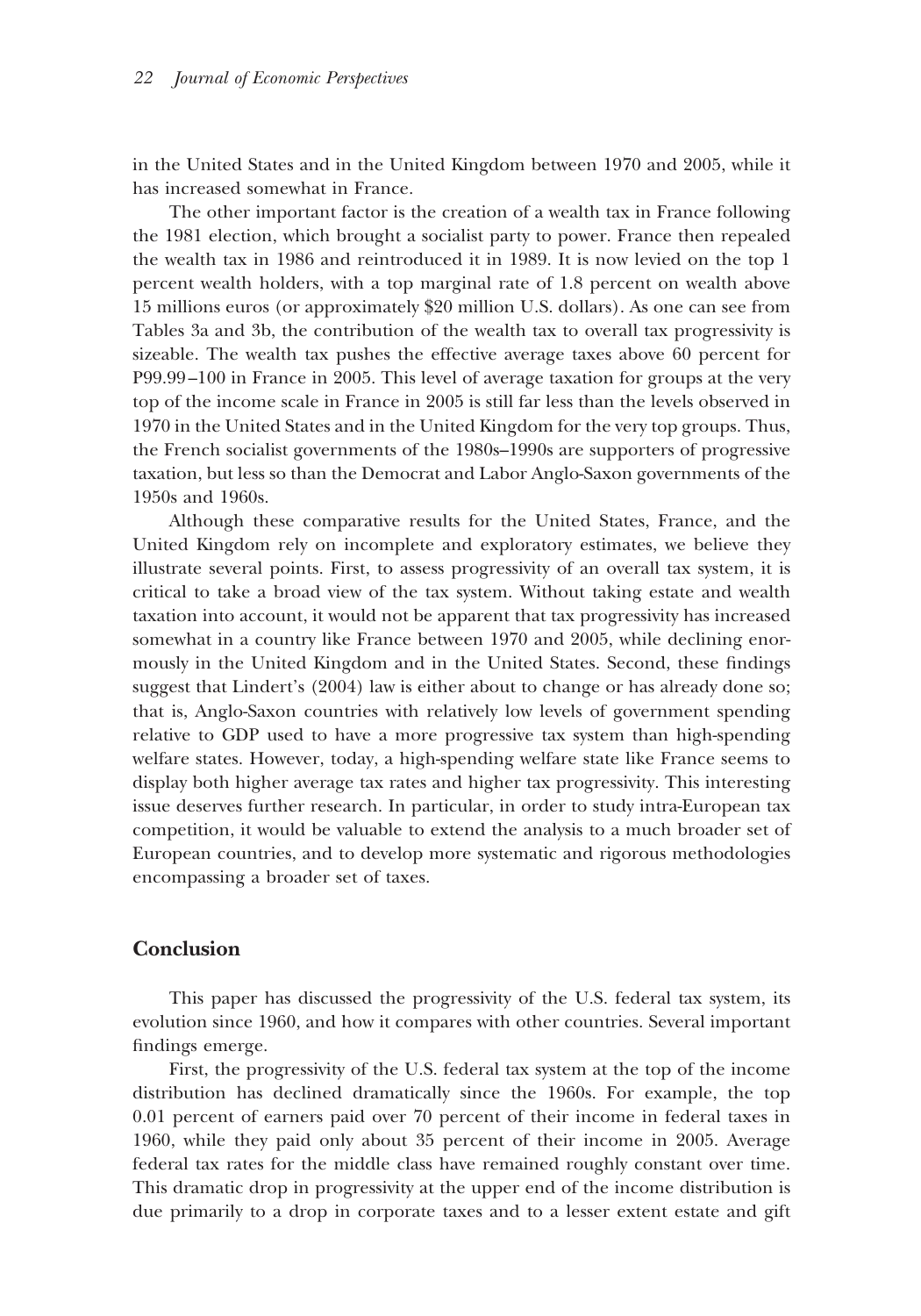taxes, both of which fall on capital income, *combined* with a sharp change in the composition of top incomes away from capital income and toward labor income. The reduction in top marginal individual income tax rates has contributed only marginally to the decline of progressivity of the federal tax system, because with various deductions and exemptions, along with favored treatment for capital gains, the average tax rate paid by those with very high income levels has changed much less over time than the top marginal rates. Large reductions in tax progressivity since the 1960s took place primarily during two periods: the Reagan presidency in the 1980s and the Bush administration in the early 2000s. The only significant increase in tax progressivity since 1960 took place in the early 1990s during the first Clinton administration.

Second, the most dramatic changes in federal tax system progressivity almost always take place within the top 1 percent of income earners, with relatively small changes occurring below the top percentile. For example, many of the recent tax provisions that are currently hotly debated in Congress, such as whether there should be a permanent reduction in tax rates for capital gains and dividends, or whether the estate tax should be repealed, affect primarily the top percentile of the distribution—or even just an upper slice of the top percentile. This pattern strongly suggests that, in contrast to the standard political economy model, the progressivity of the current tax system is not being shaped by the self-interest of the median voter.12

Third, international comparisons confirm that is it critical to take into account other taxes than the individual income tax to assess properly the extent of overall tax progressivity, both for time trends and for cross-country comparisons. We hope that the preliminary international comparisons presented in this paper will help to stimulate more systematic comparative research in this area.

**We are grateful to Anthony B.** Atkinson and the editors of this journal for helpful *comments.*

<sup>&</sup>lt;sup>12</sup> Permanent reductions in dividend and capital gains combined with a repeal in the estate tax would certainly reduce the current progressivity of federal taxes and favor large wealth holders. The Alternative Mininum Tax, which is not indexed for inflation and hits more and more tax filers, will mostly increase tax burdens on the upper middle class but will not affect much the top 0.1 percent.